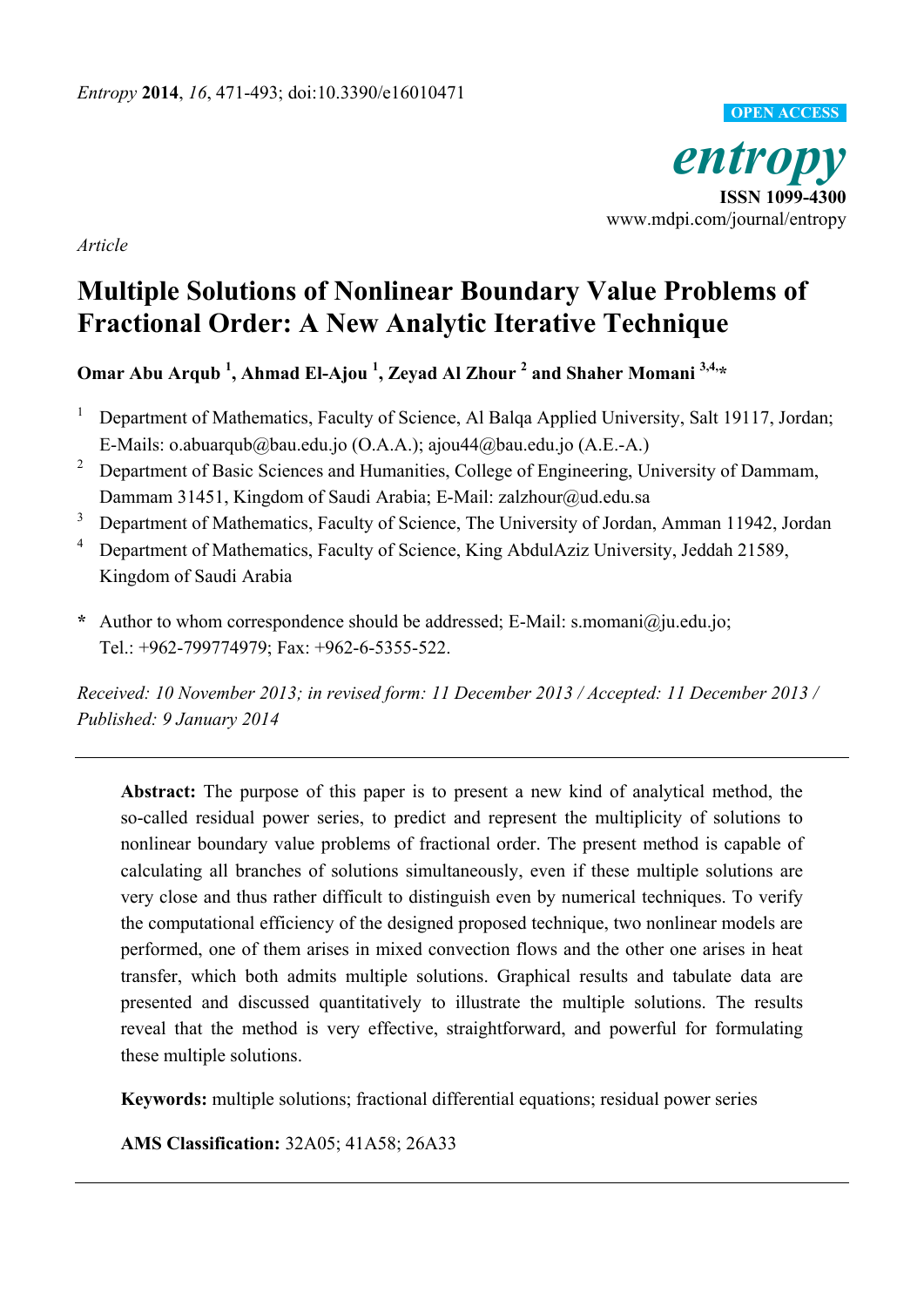# **1. Introduction**

Multiple or dual solutions of nonlinear boundary value problems (BVPs) of fractional order are an interesting subject in the area of mathematics, physics, and engineering. In fact, it is more consequential not to lose any solution of nonlinear BVPs of fractional order due to their wide application in scientific and engineering research. Based on this important fact, the present paper is going to present an analytical method, the so-called residual power series (RPS), that enables us to predict the multiplicity of solutions which nonlinear BVP of fractional order admits and furthermore to calculate the multiple solutions analytically at the same time.

BVPs of fractional order have received considerable attention in the recent years due to their wide applications in the areas of physics and engineering. Many important phenomena in electromagnetics, acoustics, viscoelasticity, electrochemistry, and material science are well described by fractional BVP [1–4]. It is well known that the fractional order differential and integral operators are non-local operators. This is main reason why differential operators of fractional order provide an excellent instrument for description of memory and hereditary properties of various physical and engineering processes. For example, half-order derivatives and integrals proved to be more useful for the formulation of certain electrochemical problems than the classical models [5–9]. Indeed, for example, applying fractional calculus theory to entropy theory has become a significant part and a hotspot research domain [10–19], since the fractional entropy could be used in the formulation of algorithms for image segmentation where traditional Shannon entropy has presented limitations [13] and in the analysis of anomalous diffusion processes and fractional diffusion equations [14–19].

In general, most BVPs of fractional order do not have exact solutions. Particularly, there is no known method for solving these types of equations in closed form solution. As a result, numerical and analytical techniques have been used to study such problems. The reader is referred to [20–27] in order to know more details about the fractional BVPs, including their history and kinds, their existence and uniqueness of solution, their applications and methods of solutions, *etc*.

Series expansions are a very important aid in numerical calculations, especially for quick estimates made in hand calculations, for example, in evaluating functions, integrals, or derivatives. Solutions to differential equations can often be expressed in terms of series expansions. Since, the advent of computers, it has, however, become more common to treat differential equations directly, using different approximation method instead of series expansions, but in connection with the development of automatic methods for formula manipulation, one can anticipate renewed interest in series methods. These methods have some advantages, especially in multidimensional and multiple solutions for BVPs of fractional order.

The RPS method was developed by the first author [28] as an efficient method for determining values of coefficients of the power series solution for first and the second-order fuzzy differential equations. It has been successfully applied in the numerical solution of the generalized Lane-Emden equation, which is a highly nonlinear singular differential equation [29] and in the numerical solution of higher-order regular differential equations [30]. The RPS method is an effective and easy to construct power series solution for strongly linear and nonlinear equations without linearization, perturbation, or discretization [28–30]. Different from the classical power series method, the RPS method does not need to compare the coefficients of the corresponding terms and a recursion relation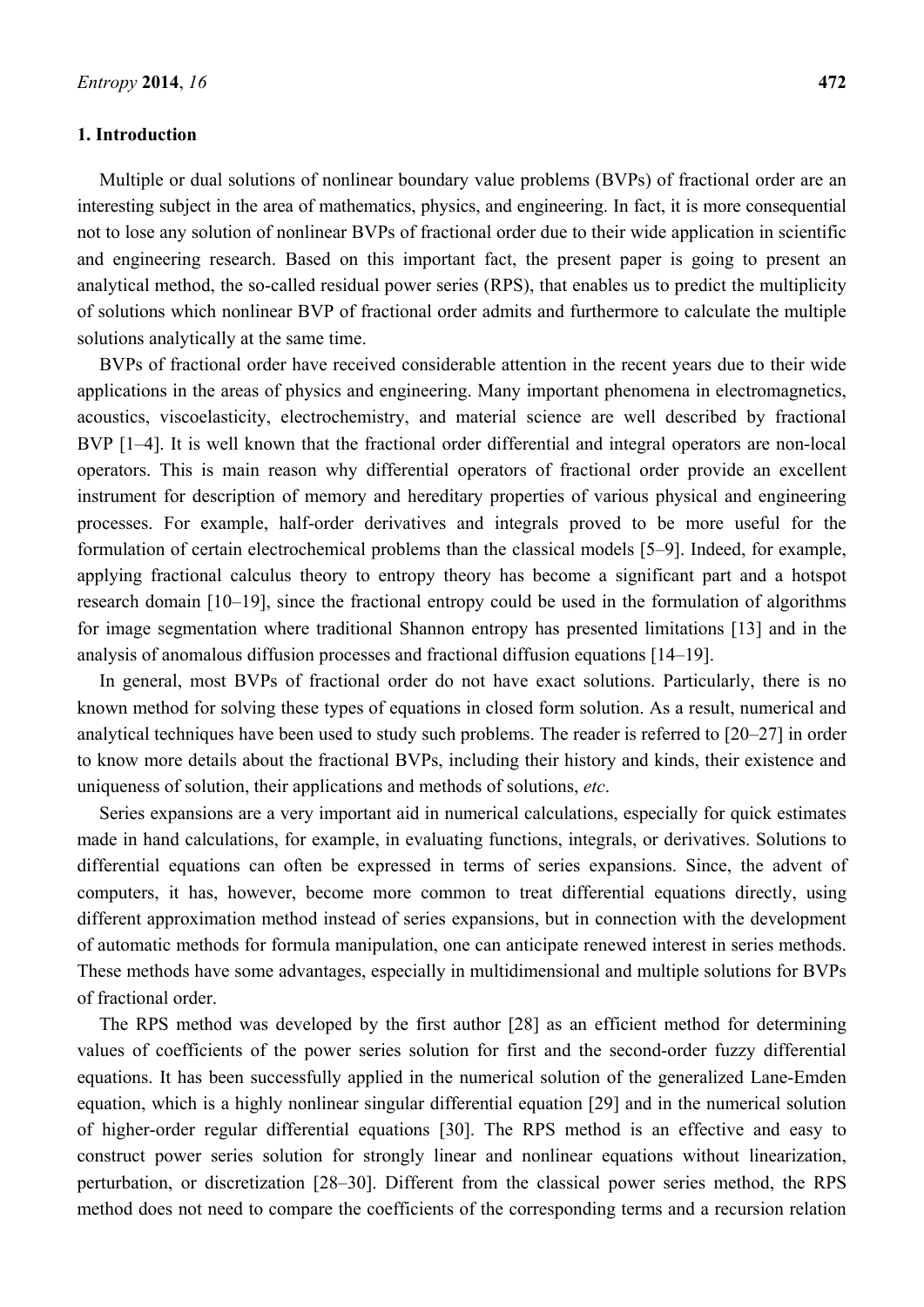is not required. This method computes the coefficients of the power series by a chain of equations of one or more variables. In fact, the RPS method is an alternative procedure for obtaining analytic solutions for BVPs of fractional order that admits multiple solutions. By using the residual error concept, we get a series solution, in practice a truncated series solution. Moreover, the multiple solutions and all their fractional derivatives are applicable for each arbitrary point in the given interval. On the other aspect as well, the RPS method does not require any conversion while switching from the low-order to the higher-order; as a result the method can be applied directly to a given problem by choosing an appropriate initial guess approximation.

In the present paper, the RPS method will investigate how to construct new algorithms for predicting and finding multiple solutions for those nonlinear BVPs of fractional order that admit multiple solutions. Furthermore, we will adapt a new generalization of Taylor's series formula that involves Caputo fractional derivatives in order to apply the RPS method.

The results dealing with multiple solutions of BVPs of fractional order are relatively scarce. Recently, many authors have discussed the multiple solutions to some problems using some of the well-known methods. However, the reader is referred to [31–35] in order to know more details about these methods, including their types and history, their motivation for use, their characteristics, and their applications. On the other hand, the numerical solvability of other version of differential equations and other related equations can be found in [36–43] and references therein.

The outline of the paper is as follows: in the next section, we utilize some necessary definitions and results from fractional calculus theory. In Section 3, the general form of generalized Taylor's formula is mentioned and proved. In Section 4, basic idea of the RPS method is presented in order to construct and predict multiple solutions for BVPs of fractional order. In Section 5, two nonlinear models are performed in order to illustrate the capability and simplicity of proposed method. Finally, conclusions are presented in Section 6.

## **2. Review of Fractional Calculus Theory**

In this section, we present some necessary definitions and essentials results from fractional calculus theory. There are various definitions of fractional integration and differentiation, such as Grunwald-Letnikov's definition and Riemann-Liouville's definition [5,6,8]. The Riemann-Liouville derivative has certain disadvantages when trying to model real-world phenomena with fractional differential equations (FDEs). Therefore, we shall introduce a modified fractional differential operator  $D_s^{\alpha}$  proposed by Caputo in his work on the theory of viscoelasticity [4]. Throughout this paper, N the set of integer numbers,  $\mathbb R$  the set of real numbers, and  $\Gamma$  is the Gamma function.

**Definition 2.1:** A real function  $f(x)$ ,  $x > 0$  is said to be in the space  $C_{\mu}$ ,  $\mu \in \mathbb{R}$  if there exists a real number  $p > \mu$  such that  $f(x) = x^p f_1(x)$ , where  $f_1(x) \in C[0, \infty)$ , and it is said to be in the space  $C_{\mu}^n$ if  $f^{(n)}(x) \in C_\mu$ ,  $n \in \mathbb{N}$ .

**Definition 2.2:** The Riemann-Liouville fractional integral operator of order  $\alpha \ge 0$  of  $f \in C_u$ ,  $\mu \ge -1$ is defined as: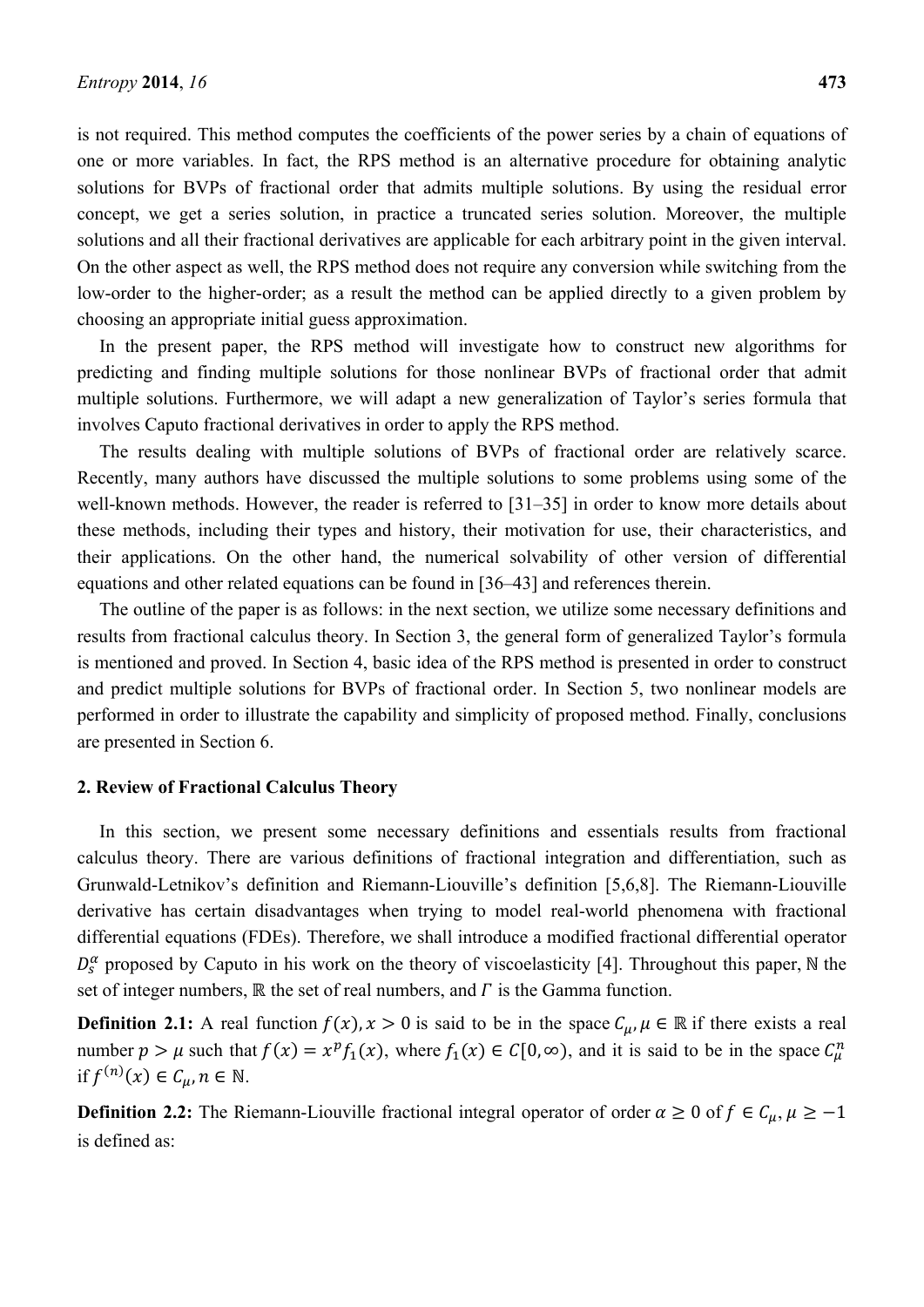*Entropy* **2014**, *16* **474**

$$
J_{s}^{\alpha} f(x) = \begin{cases} \frac{1}{\Gamma(\alpha)} \int_{s}^{x} (x - t)^{\alpha - 1} f(t) dt, & x > t > s \ge 0, \alpha > 0\\ f(x), & \alpha = 0 \end{cases}
$$
(1)

**Definition 2.3:** The Caputo fractional derivative of order  $\alpha > 0$  of  $f \in C_{-1}^n$ ,  $n \in \mathbb{N}$  is defined as:

$$
D_s^{\alpha} f(x) = \begin{cases} J_s^{n-\alpha} f^{(n)}(x), & x > s \ge 0, n-1 < \alpha < n \\ \frac{d^n f(x)}{dx^n}, & \alpha = n \end{cases} \tag{2}
$$

On the one hand, for some certain properties of the operator  $D_s^{\alpha}$ , it is obvious that when  $\gamma > -1, x > s \ge 0$ , and  $C \in \mathbb{R}$ , we have  $D_s^{\alpha}(x-s)^{\gamma} = \frac{\Gamma(\gamma+1)}{\Gamma(\gamma+1-s)}$  $\frac{T(y+1)}{T(y+1-\alpha)}(x-s)^{\gamma-\alpha}$  and  $D_s^{\alpha}C=0$ . On the other hand, properties of the operator  $J_s^{\alpha}$  can be summarized shortly in the form of the following: for  $f \in C_{\mu}$ ,  $\mu \ge -1$ ,  $\alpha, \beta \ge 0$ ,  $C \in \mathbb{R}$ , and  $\gamma \ge -1$ , we have  $J_s^{\alpha}C = \frac{C}{\Gamma(\alpha+1)}(x-s)^{\alpha}$ ,  $J_s^{\alpha}J_s^{\beta}f(x) =$  $J_{s}^{\alpha+\beta}f(x) = J_{s}^{\beta}J_{s}^{\alpha}f(x)$ , and  $J_{s}^{\alpha}(x-s)^{\gamma} = \frac{\Gamma(\gamma+1)}{\Gamma(\alpha+\gamma+1)}$  $\frac{T(r+1)}{T(\alpha+\gamma+1)}(x-s)^{\alpha+\gamma}$ .

**Theorem 2.1:** If  $n-1 < \alpha \le n$ ,  $f \in C_{\mu}^{n}$ ,  $n \in \mathbb{N}$ , and  $\mu \ge -1$ , then  $D_{S}^{\alpha}J_{S}^{\alpha}f(x) = f(x)$  and  $J_S^{\alpha} D_S^{\alpha} f(x) = f(x) - \sum_{j=0}^{n-1} f^{(j)}(s^+) \frac{(x-s)^j}{j!}$ J!  $\sum_{j=0}^{n-1} f^{(j)}(s^+) \frac{(x- s_j)^2}{j!}$ , where  $x > s \ge 0$ .

## **3. General form of Generalized Taylor's Formula**

In this section, we will introduce general form of generalized Taylor's formula that contains the Caputo definition for fractional derivatives. In fact, we need this generalization in the application of the RPS method in order to predict and find the multiplicity of solutions.

We will begin with the following definition which is needed throughout this work, especially, in the two succeeding sections. After that, we present a new and a fundamental theorem called general form of generalized Taylor's formula, which can formulate any function with certain properties in term of its fractional power series (FPS) representation.

**Definition 3.1:** A power series of the form

$$
\sum_{n=0}^{\infty} \sum_{k=0}^{m-1} c_{nk} (t - t_0)^{k+n\alpha}, 0 \le m - 1 < \alpha \le m, t \ge t_0
$$
 (3)

is called FPS about  $t_0$ , where t is a variable and  $c_{nk}$ 's are constants called the coefficients of the series.

As a special case, when  $t_0 = 0$ , the expansion  $\sum_{n=0}^{\infty} \sum_{k=0}^{m-1} c_{nk} t^{k+n\alpha}$  is called a fractional Maclaurin series. Notice that in writing out the term corresponding to  $n = 0$  and  $k = 0$  in Equation (3) we have adopted the convention that  $(t - t_0)^0 = 1$  even when  $t = t_0$ . Also, when  $t = t_0$  each of terms of Equation (3) are vanished for  $n \neq 0 \land k \neq 0$  and so. On the other hand, the FPS representation of Equation (3) always converges when  $t = t_0$ . In the next lemma by  $D_{t_0}^{n\alpha}$  we mean that  $D_{t_0}^{\alpha} \cdot D_{t_0}^{\alpha} \cdot ...$  $D_{t_0}^{\alpha}$  (*n*-times).

**Lemma 3.1:** Suppose that  $f(t) \in C[t_0, t_0 + R)$  and  $D_{t_0}^{j\alpha} f(t) \in C(t_0, t_0 + R)$  for  $j = 0, 1, 2, ..., n + 1$ where  $0 \le m - 1 < \alpha \le m$ . Then we have: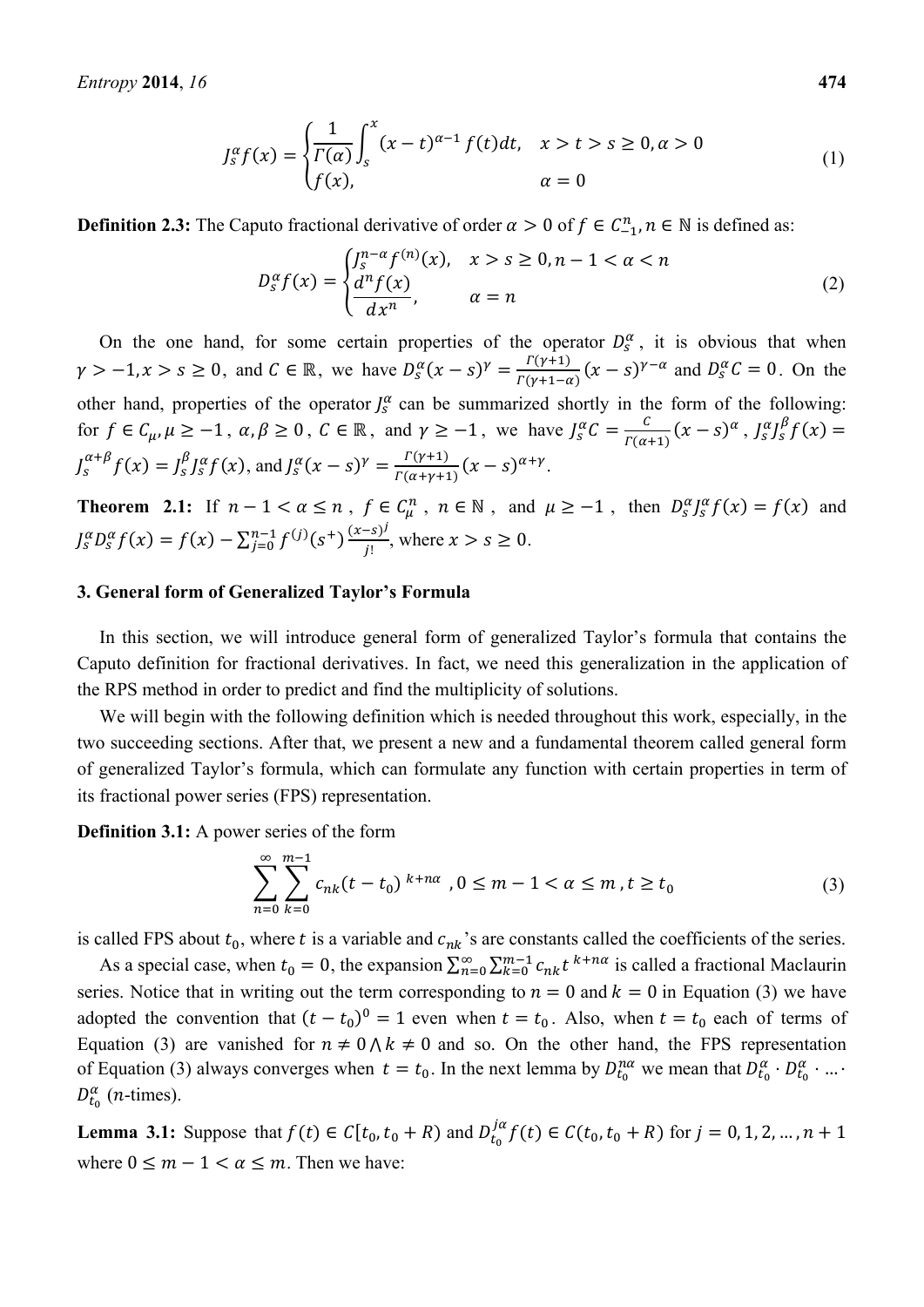$$
J_{t_0}^{(n+1)\alpha} D_{t_0}^{(n+1)\alpha} f(t) = \frac{\left(D_{t_0}^{(n+1)\alpha} f\right)(\zeta)}{\Gamma((n+1)\alpha+1)} (t-t_0)^{(n+1)\alpha} \tag{4}
$$

with  $t_0 \leq \zeta \leq t < t_0 + R$ .

**Proof:** From the definition of the operator  $J_{t_0}^{\alpha}$  and by using the second mean value theorem for fractional integrals, one can find:

$$
J_{t_0}^{(n+1)\alpha} D_{t_0}^{(n+1)\alpha} f(t) = \frac{1}{\Gamma((n+1)\alpha)} \int_{t_0}^t (t-\tau)^{(n+1)\alpha-1} D_{t_0}^{(n+1)\alpha} f(\tau) d\tau
$$
  

$$
= \frac{D_{t_0}^{(n+1)\alpha} f(\zeta)}{\Gamma((n+1)\alpha)} \int_{t_0}^t (t-\tau)^{(n+1)\alpha-1} d\tau
$$
  

$$
= \frac{D_{t_0}^{(n+1)\alpha} f(\zeta)}{\Gamma((n+1)\alpha+1)} (t-t_0)^{(n+1)\alpha}
$$
 (5)

**Theorem 3.1:** Suppose that  $f(t) \in C[t_0, t_0 + R)$ ,  $D_{t_0}^{T\alpha} f(t) \in C(t_0, t_0 + R)$ , and  $D_{t_0}^{T\alpha} f(t)$  can be differentiated  $(m-1)$ -times on  $(t_0, t_0 + R)$  for  $j = 0,1,2,...,n + 1$ , where  $0 \le m - 1 < \alpha \le m$ . Then:

$$
f(t) = \sum_{j=0}^{n} \sum_{k=0}^{m-1} \frac{(D^k D_{t_0}^{j\alpha} f)(t_0)}{\Gamma(j\alpha + k + 1)} (t - t_0)^{k+j\alpha} + \frac{(D_{t_0}^{(n+1)\alpha} f)(\zeta)}{\Gamma((n+1)\alpha + 1)} (t - t_0)^{(n+1)\alpha}
$$
(6)

with  $t_0 \leq \zeta \leq t \leq t_0 + R$ .

**Proof:** From the certain properties of the operator  $J_{t_0}^{\alpha}$ , we have:

$$
J_{t_0}^{(n+1)\alpha} D_{t_0}^{(n+1)\alpha} f(t) = J_{t_0}^{n\alpha} \left( (J_{t_0}^{\alpha} D_{t_0}^{\alpha}) D_{t_0}^{n\alpha} f(t) \right) = J_{t_0}^{n\alpha} \left( (J_{t_0}^m D_{t_0}^m) D_{t_0}^{n\alpha} f(t) \right)
$$
  
\n
$$
= J_{t_0}^{n\alpha} \left( D_{t_0}^{n\alpha} f(t) - \sum_{k=0}^{m-1} \frac{\left( \frac{d^k}{dt^k} D_{t_0}^{n\alpha} f \right) (t_0^+)}{k!} (t - t_0)^k \right)
$$
  
\n
$$
= J_{t_0}^{n\alpha} D_{t_0}^{n\alpha} f(t) - J_{t_0}^{n\alpha} \left( \sum_{k=0}^{m-1} \frac{\left( D^k D_{t_0}^{n\alpha} f \right) (t_0)}{k!} (t - t_0)^k \right)
$$
  
\n
$$
= J_{t_0}^{(n-1)\alpha} \left( (J_{t_0}^m D_{t_0}^m) D_{t_0}^{(n-1)\alpha} f(t) \right)
$$
  
\n
$$
- \sum_{k=0}^{m-1} \frac{\left( D^k D_{t_0}^{n\alpha} f \right) (t_0)}{\Gamma(n\alpha + k + 1)} (t - t_0)^{k + n\alpha}
$$
  
\n
$$
= J_{t_0}^{(n-1)\alpha} \left( D_{t_0}^{(n-1)\alpha} f(t) - \sum_{k=0}^{m-1} \frac{\left( D^k D_{t_0}^{(n-1)\alpha} f \right) (t_0)}{k!} (t - t_0)^k \right)
$$
  
\n
$$
- \sum_{k=0}^{m-1} \frac{\left( D^k D_{t_0}^{n\alpha} f \right) (t_0)}{\Gamma(n\alpha + k + 1)} (t - t_0)^{k + n\alpha}
$$
 (11)

On the other direction, if we keep the repeating of this process, then after  $n$ -times of computations, we will obtain: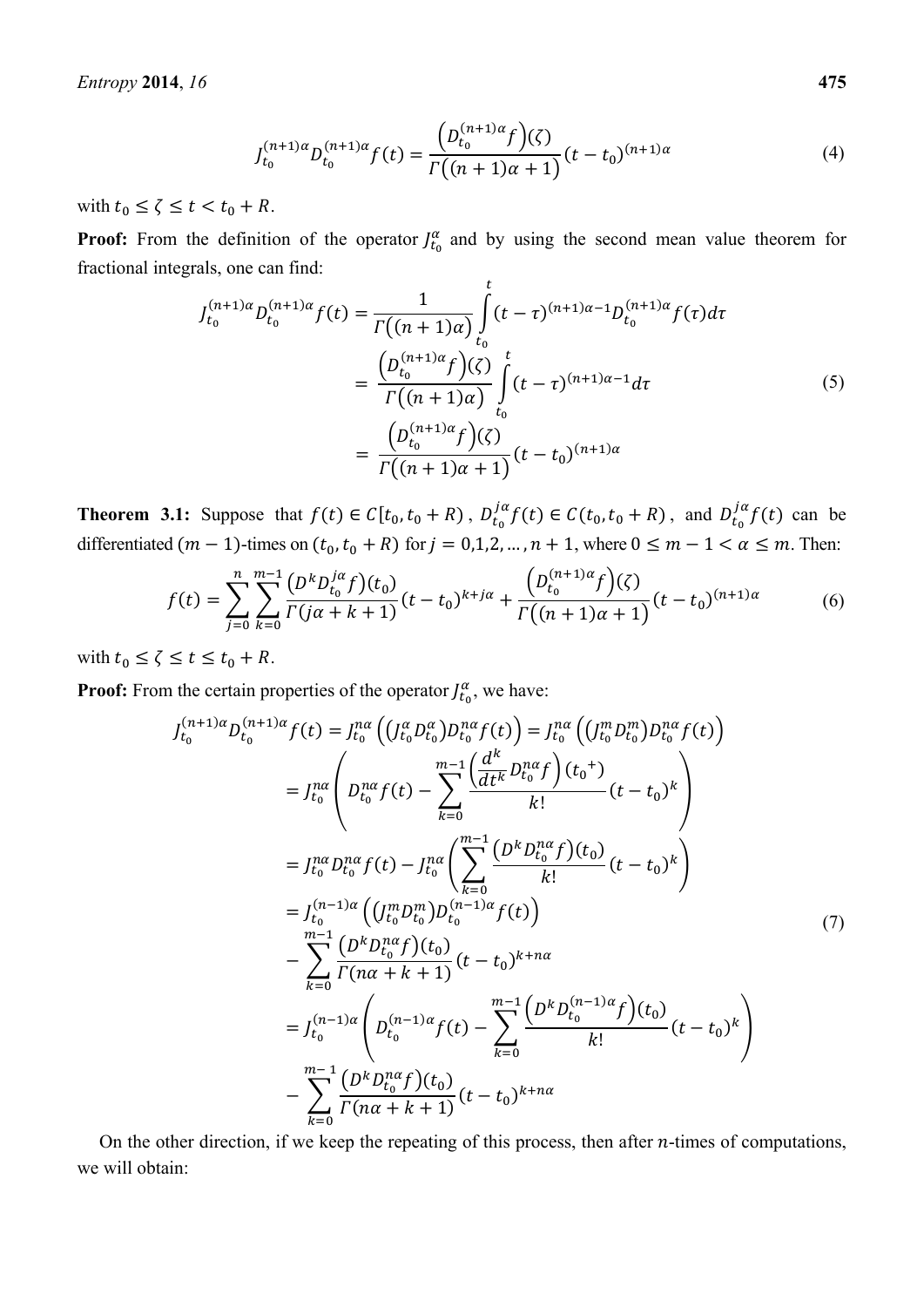$$
J_{t_0}^{(n+1)\alpha} D_{t_0}^{(n+1)\alpha} f(t) = f(t) - \sum_{j=0}^{n} \sum_{k=0}^{m-1} \frac{(D^k D_{t_0}^{j\alpha} f)(t_0)}{\Gamma(j\alpha + k + 1)} (t - t_0)^{k + j\alpha}, t_0 \le t \le t_0 + R
$$
 (8)

Thus, by using Lemma 3.1, the proof of the theorem will be complete.

**Remark 3.1:** We mention here that, if we fixed  $m = 1$ , then the series representation of f in Theorem 3.1 will leads to the following expansion of  $f$  about  $t_0$ :

$$
f(t) = \sum_{j=0}^{n} \frac{D_{t_0}^{j\alpha} f(t_0)}{\Gamma(j\alpha + 1)} (t - t_0)^{j\alpha} + \frac{\left(D_{t_0}^{(n+1)\alpha} f\right)(\zeta)}{\Gamma((n+1)\alpha + 1)} (t - t_0)^{(n+1)\alpha} \tag{9}
$$

with  $t_0 \le \zeta \le t < t_0 + R$ , which is the same as of Generalized Taylor's series that obtained in [44] for  $0 < \alpha \leq 1$ .

As with any convergent series, this means that  $f(t)$  is the limit of the sequence of partial sums. In the case of general form of generalized Taylor's series, the partial sums are given as  $T_n(t) = \sum_{j=0}^n \sum_{k=0}^{m-1} \frac{\left( D^k D_{t_0}^{j\alpha} f \right)(t_0)}{\Gamma(i\alpha + k + 1)}$  $\Gamma(j\alpha+k+1)$  $\sum_{j=0}^{n} \sum_{k=0}^{m-1} \frac{(-1)^{k-1} \zeta^{k-1} \zeta^{k-1}}{\Gamma(i\alpha+k+1)} (t-t_0)^{k+j\alpha}$ . In general,  $f(t)$  is the sum of its general form of generalized Taylor's series if  $f(t) = \lim_{n \to \infty} T_n(t)$ . But on the other aspect as well, if we set  $R_n(t) = f(t) - T_n(t)$ , then  $R_n(t)$  is the remainder of general form of generalized Taylor's series. That is,  $R_n(t) = \frac{\left(p_{t_0}^{(n+1)\alpha} f\right)(\zeta)}{\Gamma((n+1)\alpha+1)} (t - t_0)^{(n+1)\alpha}, t_0 \le \zeta \le t < t_0 + R.$ 

**Corollary 3.1:** If  $|D_{t_0}^{(n+1)\alpha} f(t)| \leq M$  on  $t_0 \leq t \leq d$ , where  $m < \alpha \leq m-1$ , then the reminder  $R_n(t)$ of general form of generalized Taylor's series satisfies the inequality:

$$
|R_n(t)| \le \frac{M}{\Gamma((n+1)\alpha + 1)} (t - t_0)^{(n+1)\alpha}, t_0 \le t \le d
$$
\n(10)

#### **4. RPS Method for BVPs of Fractional Order**

In this section, we predict and find multiple solutions for BVPs of fractional order that admit multiple solutions by substituting a FPS expansion with undetermined coefficients through the given equation. From the FDE a recursion formula for the computation of the coefficients was derived. On the other hand, the coefficients in the FPS expansion can be computed recursively by differentiating the FDEs.

For convenience, the reader is referred to [28–30] in order to know more details about the classical RPS methods, including their construction, their motivation for use, their characteristics compared to the conventional method, and their applications for solving different categories of linear and nonlinear differential equations of different types and orders.

In fact, the main goal of our work is to predict and find out multiple series solutions for nonlinear BVPs of fractional order. To illustrate the basic idea of the RPS method for solving fractional BVPs analytically, we first consider the following nonlinear fractional functional equation:

$$
D_{r_0}^{\alpha}u(r) = \mathcal{N}[u(r)], r \in \Omega, m-1 < \alpha \le m \tag{11}
$$

subject to the boundary conditions: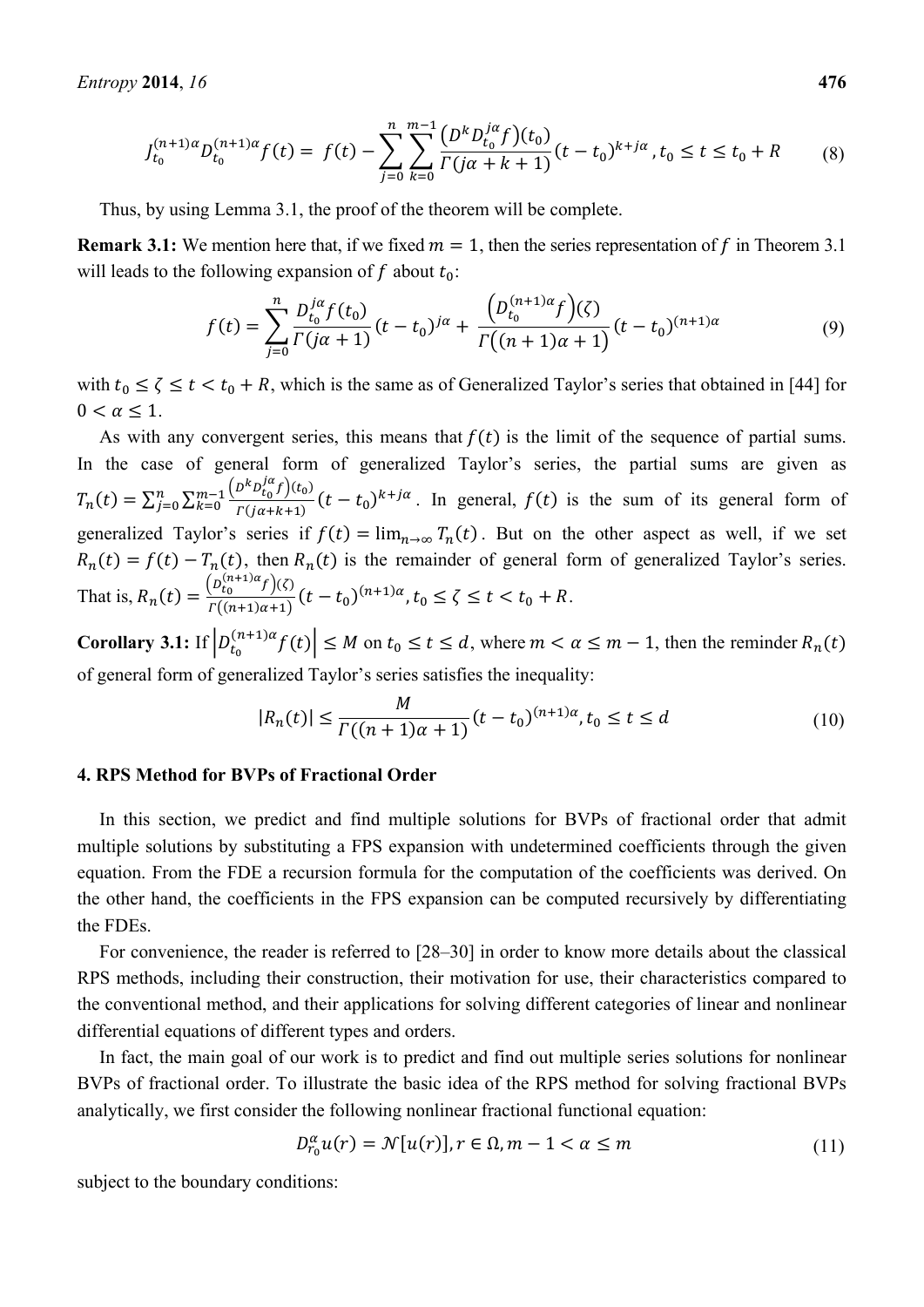$$
\mathcal{B}\left(u(r),\frac{\partial u(r)}{\partial n}\right) = 0, r \in \Pi
$$
\n(12)

where  $D_{r_0}^{\alpha}$  is a Caputo fractional derivative of order  $\alpha$ ,  $\mathcal N$  is general nonlinear operator has Caputo fractional derivative term,  $\mathcal B$  is boundary operator, and Π is the boundary of the domain  $\Omega$ .

The crucial step of the RPS method for solving Equations (11) and (12) analytically is based on the fact that the boundary conditions of Equation (12) should be transcribed into equivalent form, so that, the new version conditions involves an unknown parameter so-called prescribed parameter  $\delta$  and are split to:

$$
\mathcal{B}^*\left(u(r), \delta, \frac{\partial u(r)}{\partial n}\right) = 0, r \in \Pi, u(\alpha) = \beta \tag{13}
$$

where  $u(\alpha) = \beta$  is the forcing condition that comes from original conditions of Equation (12) and  $\mathcal{B}^*$ is the remainder boundary operator which contains the prescribed parameter  $\delta$ . Now, we investigate and apply the RPS method on the following problem:

$$
D_{r_0}^{\alpha}u(r) = \mathcal{N}[u(r)], r \in \Omega, m-1 < \alpha \le m \tag{14}
$$

subject to the split conditions:

$$
\mathcal{B}^*\left(u(r), \delta, \frac{\partial u(r)}{\partial n}\right) = 0, r \in \Pi
$$
\n(15)

In order to apply the RPS method in the fractional sense, we assume firstly that we can apply the operator  $D_{r_0}^{ia}D_{r_0}^j$ ,  $j = 0, 1, ..., m - 1, i = 0, 1, ...$  on the term of  $\mathcal{N}[u(r)]$  in Equation (14) and also we suppose that all solutions  $u(r)$  that satisfy Equations (14) and (15) can be expanded by FPS representation as follows:

$$
u(r) = \sum_{i=0}^{\infty} \sum_{j=0}^{m-1} c_{ij}(r - r_0)^{j+i\alpha}, r \ge r_0
$$
 (16)

where  $c_{ij}$  are coefficients to be determined and  $r_0$  is the initial value of the independent variable of Equations  $(14)$  and  $(15)$ .

Assume that Equation (14) satisfies the initial conditions  $u^{(i)}(r_0) = \delta_i$ ,  $i = 0, 1, 2, ..., m - 1$ , with  $\delta_i$  as a prescribed parameters, where the unknown parameters  $\delta_i$  can be determined later by substituting  $u(\alpha) = \beta$  and/or any other constraint conditions into the obtained solution form. It is worth noting that some of  $\delta_i$  may be known from the given initial conditions in Equation (15). As the first step in the prediction of multiple solutions, we set  $u_{0,0}$  be as an initial guess approximation of exact function solution  $u(r)$  of Equation (14). On the other hand,  $u_{0,0}$  will be of the form  $u_{0,0} = u_{0,0}(r; \delta_0, \delta_1, \dots, \delta_{m-1})$  which satisfies the known initial conditions in Equation (15) automatically. It was proved in [28–30] that the coefficients  $c_{0i}$  in Equation (16) will take the form  $c_{0j} = \frac{\delta_j}{i!}$  $\frac{dy}{dt}$ ,  $j = 0, 1, 2, ..., m - 1$ . Therefore, we can consider the expansion formula:

$$
u_{0,0}(r) = \sum_{i=0}^{m-1} \frac{\delta_j}{j!} (r - r_0)^j, r \ge r_0
$$
\n(17)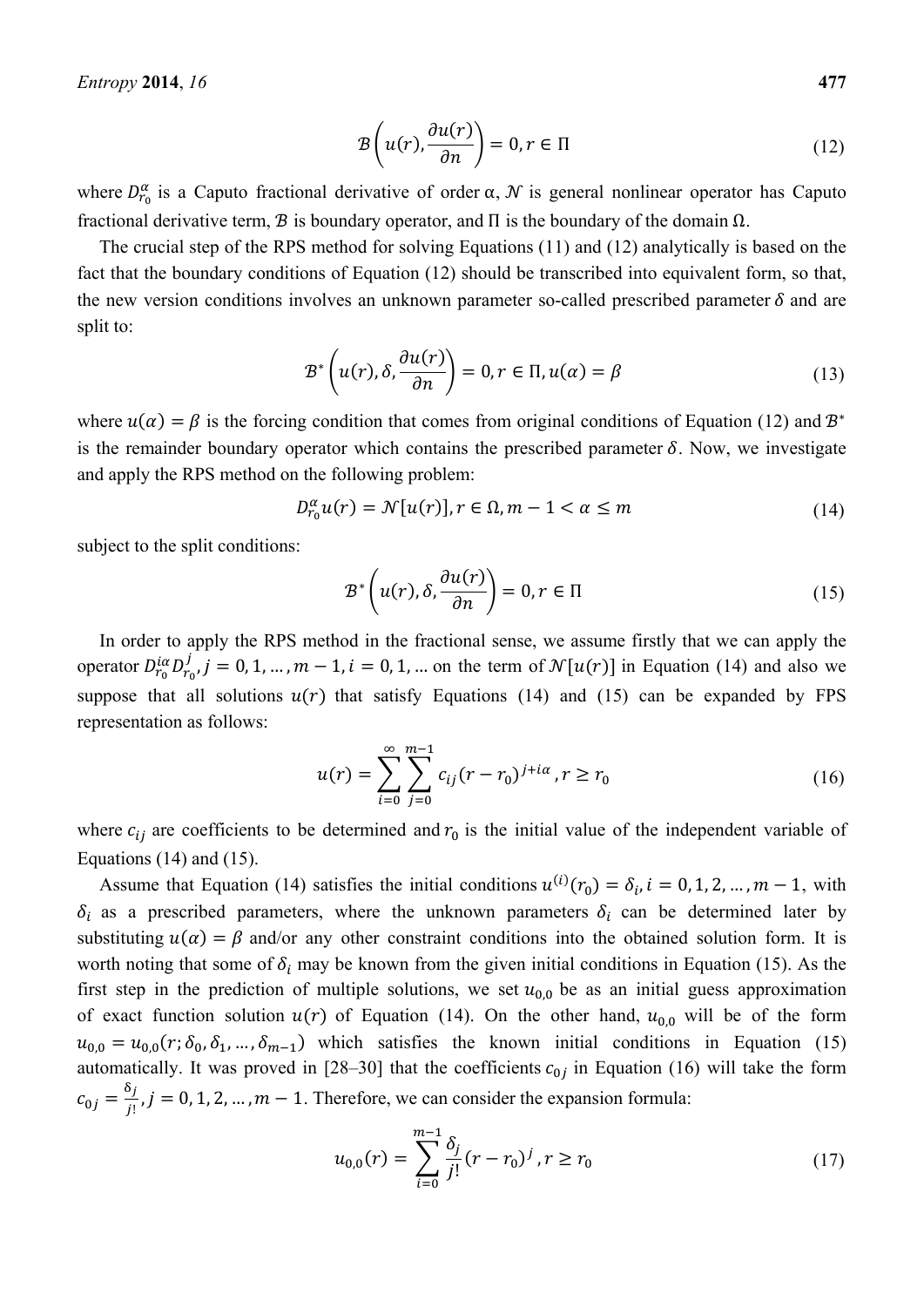as an initial guess approximation for solution of Equations (14) and (15). But on the other aspect as well, depending on Equations (16) and (17), we can write:

$$
u(r) = \sum_{j=0}^{m-1} \frac{\delta_j}{j!} (r - r_0)^j + \sum_{i=1}^{\infty} \sum_{j=0}^{m-1} c_{ij} (r - r_0)^{j+i\alpha}, r \ge r_0
$$
 (18)

Again, as the second step in the prediction of multiple solutions, we will let the double  $(k, l)$  to denote the  $(k, l)$ -truncated series approximation of  $u(r)$ . That is:

$$
u_{k,l}(r) = \sum_{j=0}^{m-1} \frac{\delta_j}{j!} (r - r_0)^j + \sum_{i=1}^k \sum_{j=0}^l c_{ij} (r - r_0)^{j+i\alpha}, r \ge r_0
$$
\n(19)

where the indices counter l and k whenever used mean that  $k = 1, 2, 3, ...$  and  $l = 0, 1, 2, ...$ ,  $m - 1$ .

Prior to applying the RPS technique for finding the values of coefficients  $c_{ij}$  in the series expansion of Equation (19), we must define the residual function concept for the main nonlinear fractional functional Equation (14) as  $\text{Res}(r) = D_{r_0}^{\alpha} u(r) - \mathcal{N}[u(r)]$ ,  $r \ge r_0$  and the following truncated  $(k, l)$ -resudial function:

$$
Res_{(k,l)}(r) = D_{r_0}^{\alpha} u_{k,l}(r) - \mathcal{N}[u_{k,l}(r)], r \ge r_0
$$
\n(20)

As in [28–30], it is clear that Res(r) = 0 for each  $r \in [r_0, r_0 + R)$ , where R is the radius of convergence of Equation (18). In fact, this shows that  $D_{r_0}^{(i-1)\alpha} D_{r_0}^j$  Res $(r) = 0$  for each  $i = 1, 2, 3, ..., k$ and  $j = 0, 1, 2, ..., l$ , since the fractional derivative of a constant function in the Caputo sense is zero. In the mean time, the fractional derivatives  $D_{r_0}^{(i-1)\alpha} D_{r_0}^j$  for each  $i = 1, 2, 3, ..., k$  and  $j = 0, 1, 2, ..., l$  of Res(r) and Res<sub> $(i,j)$ </sub> $(r)$  are matching at  $r = r_0$ ; it is obvious that:

$$
D_{r_0}^{(i-1)\alpha} D_{r_0}^j \text{Res}(r_0) = D_{r_0}^{(i-1)\alpha} D_{r_0}^j \text{Res}_{(i,j)}(r_0) = 0, i = 1, 2, 3, ..., k, j = 0, 1, 2, ..., l \tag{21}
$$

To obtain the value of coefficients  $c_{vw}$  in Equation (19) for  $v = 1, 2, 3, ..., k$  and  $w = 0, 1, 2, ..., l$ , we apply the following subroutine: substitute  $(v, w)$ -truncated series approximation of  $u(r)$  into Equation (20), find the fractional derivative formula  $D_{r_0}^{(v-1)\alpha} D_{r_0}^w$  of Res $_{(v,w)}(r)$  at  $r = r_0$ , and then finally solve the obtained algebraic equation to get the required coefficients.

To summarize the computation process of RPS method in numerical values, we apply the following: fixed  $i = 1$  and run the counter  $j = 0, 1, 2, ..., l$  to find  $(1, j)$ -truncated series expansion of suggested solution, next fixed  $i = 2$  and run the counter  $j = 0, 1, 2, ..., l$  to obtain the  $(2, j)$ -truncated series, and so on. In fact, to get  $(1,0)$ -truncated series expansion for Equations (14) and (15), we use Equation (19) and write:

$$
u_{1,0}(r) = \delta_0 + \delta_1(r - r_0) + \dots + \delta_{m-1}(r - r_0)^{(m-1)} + c_{10}(r - r_0)^a \tag{22}
$$

On the other hand, to determine the value of first unknown coefficient,  $c_{1,0}$ , in Equation (22), we should substitute Equation  $(22)$  into both sides of the  $(1,0)$ -residual function that obtained from Equation (20), to get the following result:

$$
Res_{(1,0)}(r) = c_{1,0} \Gamma(\alpha + 1)
$$
  
- $\mathcal{N} \left[ \delta_0 + \delta_1(r - r_0) + \dots + \delta_{m-1}(r - r_0)^{(m-1)} + c_{10}(r - r_0)^a \right]$  (23)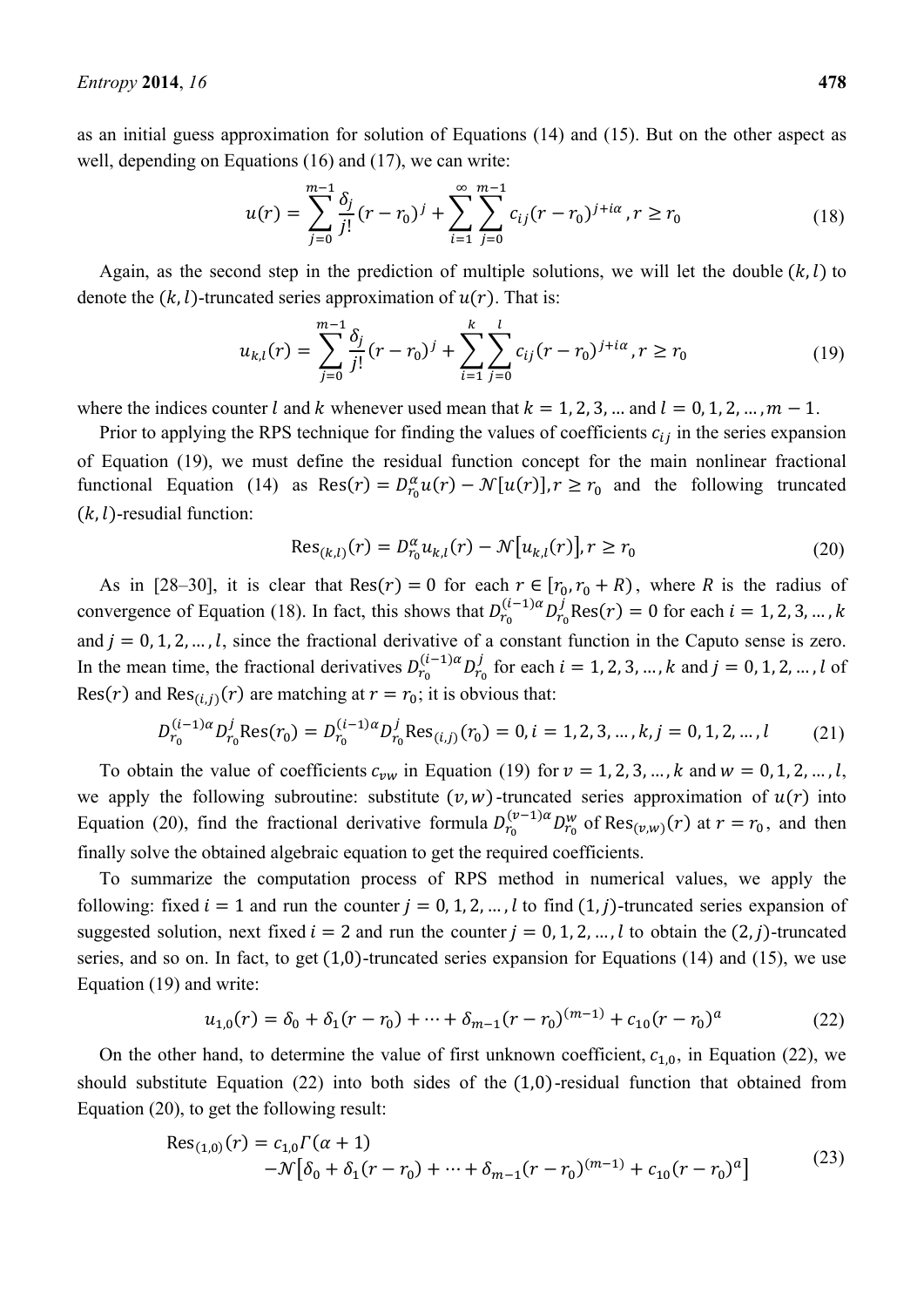Now, depending on the result of Equation (21) for  $(i, j) = (1,0)$ , Equation (23) gives  $c_{10} = \frac{\mathcal{N}[8_0]}{\Gamma(\alpha+1)}$  $\frac{\partial \mathbf{v}[\omega_0]}{\partial \mathbf{r}(\alpha+1)}$ . Hence, using the  $(1,0)$ -truncated series expansion of Equation  $(22)$ , the  $(1,0)$ -RPS approximation for Equations (14) and (15) can be expressed as:

$$
u_{1,0}(r) = \delta_0 + \delta_1(r - r_0) + \dots + \delta_{m-1}(r - r_0)^{(m-1)} + \frac{\mathcal{N}[\delta_0]}{\Gamma(\alpha + 1)}(r - r_0)^a \tag{24}
$$

Similarly, to find  $(1,1)$ -truncated series expansion for Equations (14) and (15), we use Equation (19) and write:

$$
u_{1,1}(r) = \delta_0 + \delta_1(r - r_0) + \dots + \delta_{m-1}(r - r_0)^{(m-1)} + \frac{\mathcal{N}[\delta_0]}{\Gamma(\alpha + 1)}(r - r_0)^a
$$
  
+  $c_{11}(r - r_0)^{1+a}$  (25)

Again, to find out the value of second unknown coefficient, *c*11 in Equation (25), we must find and formulate (1,1)-residual function based on Equation (20) and then substitute the form of  $u_{1,1}(r)$  in Equation (25) to find new discretized form of this residual function as follows:

$$
\text{Res}_{(1,1)}(r) = D_{r_0}^{\alpha} u_{1,1}(r) - \mathcal{N}[u_{1,1}(r)]
$$
  
\n
$$
= c_{10} \Gamma(\alpha + 1) + c_{11} \Gamma(\alpha + 2)(r - r_0)
$$
  
\n
$$
- \mathcal{N}\left[\delta_0 + \delta_1(r - r_0) + \dots + \delta_{m-1}(r - r_0)^{(m-1)} + \frac{\mathcal{N}[\delta_0]}{\Gamma(\alpha + 1)}(r - r_0)^{\alpha} \right]
$$
(26)  
\n
$$
+ c_{11}(r - r_0)^{1+a}
$$

while, on the other hand, by considering Equation (20) for  $(i, j) = (1,1)$  and applying the operator  $D_{r_0}$ to the both side of Equation (26), we get:

$$
D_{r_0} Res_{(1,1)}(r_0)
$$
  
=  $c_{1,1} \Gamma(\alpha + 2)$   
-  $D_{r_0} \mathcal{N} \left[ \delta_0 + \delta_1 (r - r_0) + \dots + \delta_{m-1} (r - r_0)^{(m-1)} \right]$   
+  $\frac{\mathcal{N}[\delta_0]}{\Gamma(\alpha + 1)} (r - r_0)^a + c_{11} (r - r_0)^{1+a} \Big|_{r = r_0}$  (27)

Now, using the fact that  $D_{r_0}$ Res $_{(1,1)}(r_0) = 0$ , we can easily obtain:

$$
c_{11} = \frac{1}{\Gamma(\alpha+2)} D_{r_0} \mathcal{N} \left[ \delta_0 + \delta_1 (r - r_0) + \dots + \delta_{m-1} (r - r_0)^{(m-1)} \right. \\
\left. + \frac{\mathcal{N}[\delta_0]}{\Gamma(\alpha+1)} (r - r_0)^a + c_{11} (r - r_0)^{1+a} \right]_{r = r_0}
$$
\n(28)

Hence, using the  $(1,1)$ -truncated series expansion of Equation  $(25)$ , the  $(1,1)$ -RPS approximation for Equations (14) and (15) can be expressed as:

$$
u_{1,1}(r) = \sum_{j=0}^{m-1} \frac{\delta_j}{j!} (r - r_0)^j + \frac{N[\delta_0]}{\Gamma(\alpha + 1)} (r - r_0)^{\alpha} + \frac{1}{\Gamma(\alpha + 2)} D_{r_0} \mathcal{N} \left[ \delta_0 + \delta_1 (r - r_0) + \dots + \delta_{m-1} (r - r_0)^{(m-1)} \right] + \frac{\mathcal{N}[\delta_0]}{\Gamma(\alpha + 1)} (r - r_0)^{\alpha} + c_{11} (r - r_0)^{1+a} \Big|_{r = r_0} (r - r_0)^{1+\alpha}, r \ge r_0
$$
 (29)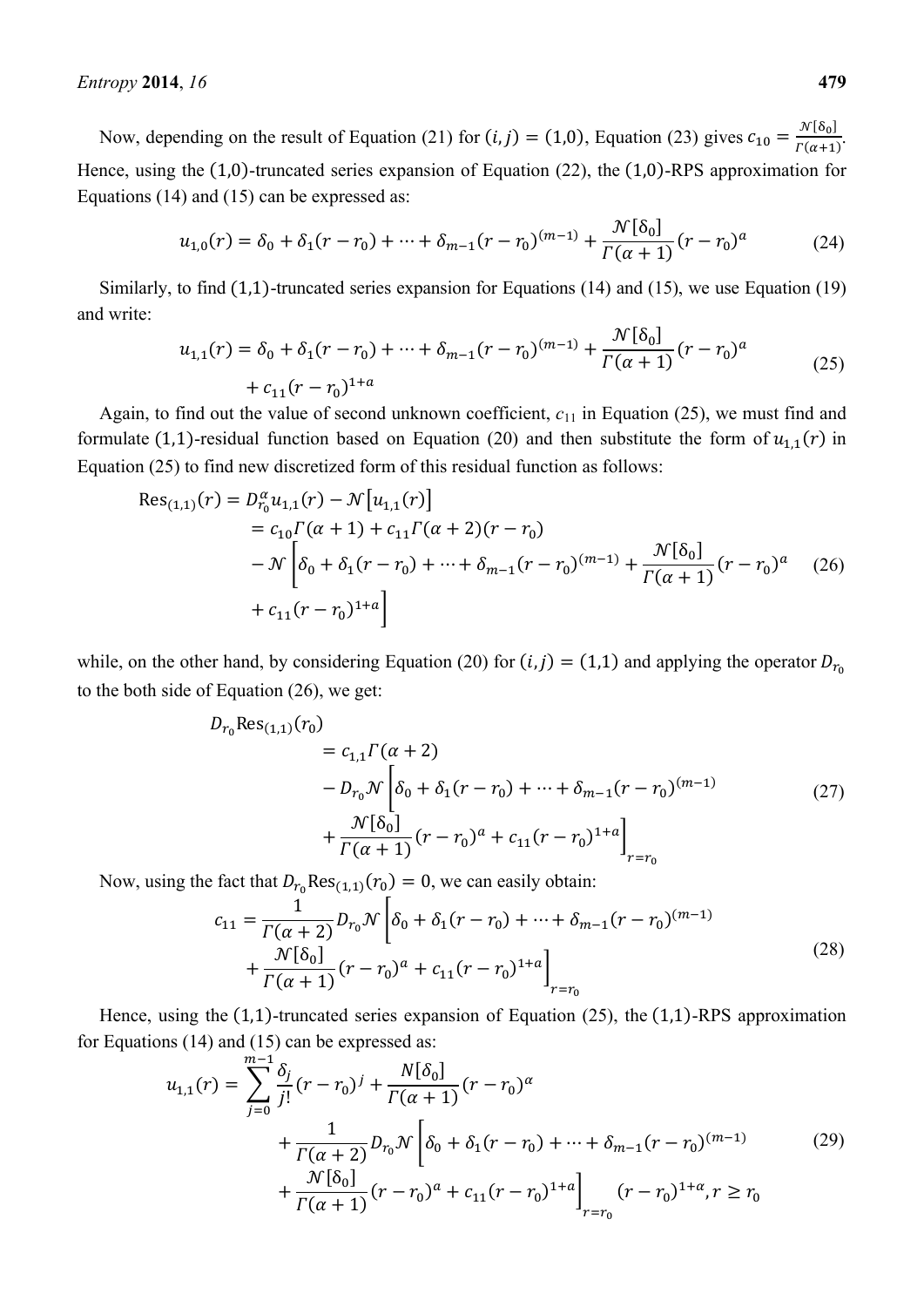This procedure can be repeated till the arbitrary order coefficients of FPS solution for Equations (14) and (15) are obtained. Moreover, higher accuracy can be achieved by evaluating more components.

**Remark 4.1:** It is worth indicating that there are still unknown prescribed parameters  $\delta_i$  in the series expansion of Equation (19) (and simply in Equation (29)) that should be determined. It is essential that the existence of a unique or multiple solutions in terms of Equation (19) (and simply in Equation (29)) for the original BVP which is covered by Equations (11) and (12) depends on the fact that whether the forcing condition  $u(\alpha) = \beta$  and/or any other constraint condition in Equation (13) admits a unique or multiple values for the formally introduced prescribed parameters  $\delta_i$ . This stage is called rule of multiplicity of solutions that is a criterion in order to know how many solutions the BVP in Equations (11) and (12) admits.

Anyhow, as the final step in the construction, if we substitute  $u(\alpha) = \beta$  and/or any other constraint conditions into the obtained solution form of Equation (19) (and simply in Equation (29)), then we obtain a system of nonlinear algebraic equations in the prescribed variables  $\delta_0$ ,  $\delta_1$ ,  $\delta_2$ , ...,  $\delta_{m-1}$  (here, we must recall that some of  $\delta_i$ ,  $i = 0, 1, ..., m - 1$  may be known from Equation (15)) which can be easy solved using symbolic computation software such as MAPLE 13 or MATHEMATICA 7.0. In fact, if we substitute these values of prescribed parameters in the obtained solution form of Equation (19) (and simply in Equation (29)), then discretized form of the  $(k, l)$ -truncated series approximation of  $u(r)$  of Equations (11) and (12) (and simply (1,1)-truncated series approximation of  $u(r)$  as given by Equation (26)) will be obtained.

#### **5. Applications and Numerical Discussions**

The application problems are carried out using the proposed RPS method, which is one of the modern analytical techniques because of its iterative nature; it can handle any kind of boundary conditions and other constraints. The RPS method doesn't have mathematical requirements about the multiple solutions of fractional BVPs to be solved; the RPS method is also very effective in identifying global predicted solutions, and provides a great flexibility in choosing the initial guess approximations. However, in order to verify the computational efficiency of the designed RPS method, two nonlinear models are performed, one of them arises in mixed convection flows and the other one arises in heat transfer, which both admit multiple solutions. In the process of computation, all the symbolic and numerical computations were performed by using the MATHEMATICA 7.0 software package.

Throughout this section, we will try to give the results of the two applications; however, in some cases we will switch between the results obtained for the applications in order not to increase the length of the paper without the loss of generality for the remaining application and results. However, by easy calculations we can collect further results and discussion for the desire application.

**Application 5.1:** The aim of this application is to apply the RPS method to analyze a kind of model in mixed convection flows namely, combined forced and free flow in the fully developed region of a vertical channel with isothermal walls kept at the same temperature. In this model, the fluid properties are assumed to be constant and the viscous dissipation effect is taken into account. The set of governing balance equations for the velocity field is reduced to the following [45,46]: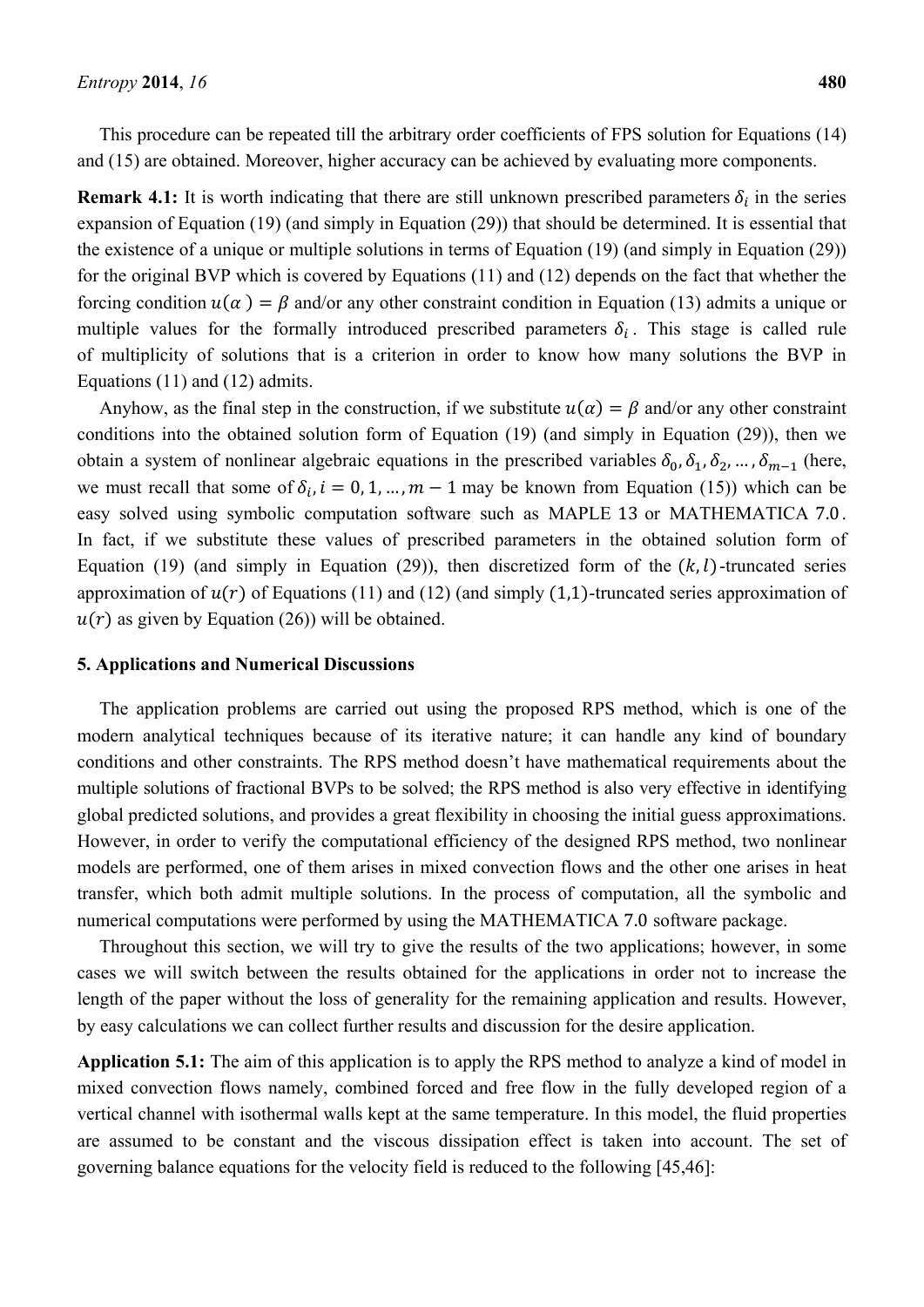$$
D_0^{\alpha} u(y) = \frac{\Psi}{16} \left( \frac{du(y)}{dy} \right)^2, 3 < \alpha \le 4, 0 \le y \le 1
$$
 (30)

subject to boundary conditions:

$$
u'(0) = u'''(0) = u(1) = 0, \int_{0}^{1} u(y) dy = 1
$$
\n(31)

where u and y are dimensionless velocity and transversal coordinate, respectively, and also  $u = \frac{v}{u}$  $U_m$ ,  $y = \frac{Y}{L}$  $\frac{Y}{L}$ ,  $Ge = \frac{4Lg\beta}{c_p}$ ,  $Pr = \frac{\mu c_p}{k}$ ,  $Re = \frac{4LU_m}{v}$ , and  $\Psi = GePrRe$  in which  $U, U_m, Y, L, g, \beta, c_p, \mu, k, v$ , Ge, Pr, and Re are mean  $x$ -component of the fluid velocity, fluid velocity, channel half-width, acceleration due to gravity, coefficient of thermal expansion, specific heat at constant pressure, dynamic viscosity, thermal conductivity, kinematic viscosity, Gebhart number, Prandtl number, and Reynolds number, respectively.

Next, we will show how one can find out the existence of multiple solutions for Equations (30) and (31) in aforesaid range for  $0 \le y \le 1$ . To do so, we consider firstly Equations (30) and (31) and suppose that  $u(0) = \delta_0$  and  $u''(0) = \delta_2$ . So, Equations (30) and (31) can be modified into the following form:

$$
D_0^{\alpha}u(y) = \frac{\Psi}{16} \left(\frac{du(y)}{dy}\right)^2, 3 < \alpha \le 4, 0 \le y \le 1
$$
 (32)

subject to the split conditions:

$$
u(0) = \delta_0, u'(0) = 0, u''(0) = \delta_2, u'''(0) = 0 \tag{33}
$$

where  $u(1) = 0$  is the additional forcing condition and  $\int_0^1 u(y) dy = 1$  is the additional constraint condition.

Now, we apply the RPS method on Equations (32) and (33), where prescribed parameters  $\delta_0$  and  $\delta_2$ which are played an important and fundamental role to realize about multiplicity of solutions, will be obtained later by substituting the additional forcing condition and the additional constraint condition in resulting expansion formula that approximate Equations (32) and (33).

According to Equation (18), we assume that the series solution of Equations (32) and (33) can be written as:

$$
u(y) = \sum_{j=0}^{3} \frac{\delta_j}{j!} y^j + \sum_{i=1}^{\infty} \sum_{j=0}^{3} c_{ij} y^{j+i\alpha}
$$
 (34)

where  $\delta_1 = u'(0) = 0$  and  $\delta_3 = u'''(0) = 0$  which are hold from the conditions of Equation (33). Therefore, the initial guess approximation can be constructing as  $u_{0,0}(y) = \delta_0 + \frac{\delta_2}{2}$  $\frac{32}{2}y^2$ . Next, according to Equations (19) and (20) the  $(k, l)$ -truncated series approximation of  $u(y)$  and the  $(k, l)$ -residual function of Equation (32) can be defined and thus constructed, respectively, as:

$$
Res_{(k,l)}(y) = D_0^{\alpha} u_{k,l}(y) - \frac{\Psi}{16} \left( \frac{d u_{k,l}(y)}{dy} \right)^2
$$
 (35)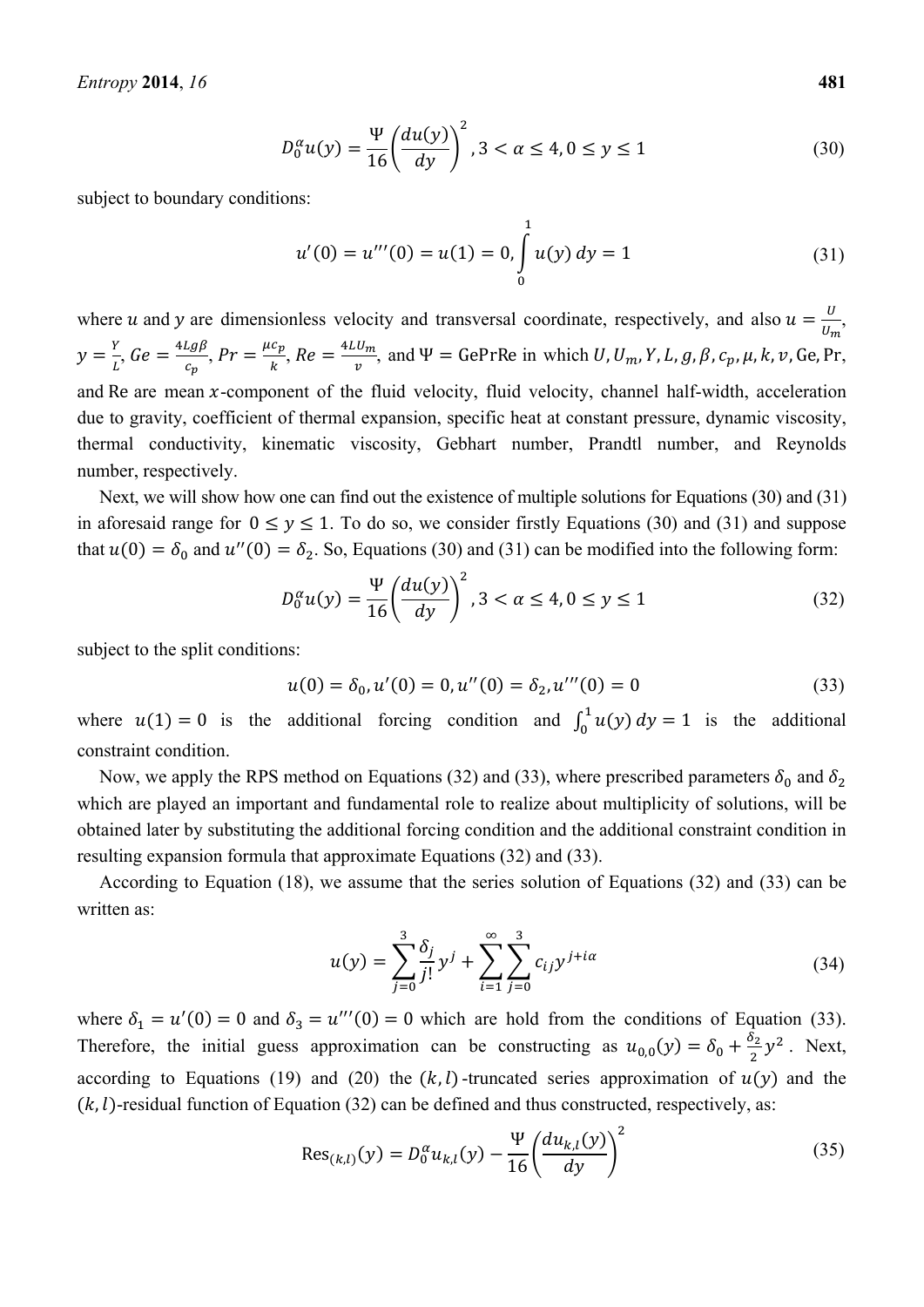$$
u_{k,l}(y) = \delta_0 + \frac{\delta_2}{2} y^2 + \sum_{i=1}^k \sum_{j=0}^l c_{ij} y^{j+i\alpha}
$$
 (36)

However, to determine the value of coefficient  $c_{10}$ , we find out (1,0)-truncated series approximation of  $u(y)$  as  $u_{1,0}(y) = \delta_0 + \frac{\delta_2}{2} y^2 + c_{10} y^{\alpha}$  and (1,0)-residual function as  $\text{Res}_{(1,0)}(y) = c_{1,0} \Gamma(\alpha + 1)$  $\frac{\Psi}{\sigma}(\delta x + \alpha c, y^{(\alpha-1)})^2$  On  $\frac{1}{16}$  ( $\delta_2 y + \alpha c_{10} y^{\alpha-1}$ )<sup>2</sup>. On the other aspect as well, by using Equation (21) for (*i*, *j*) = (1,0) and substituting  $y = 0$ , we obtain  $c_{10} = 0$ .

Similarly, to find the value of coefficient  $c_{11}$ , we evaluate (1,1)-truncated series approximation of  $u(y)$  as  $u_{1,1}(y) = \delta_0 + \frac{\delta_2}{2}$  $\frac{a_2}{2}y^2 + c_{11}y^{1+\alpha}$  and (1,1)-residual function as  $\text{Res}_{(1,1)}(y) = c_{1,1}\Gamma(\alpha + 2)y$  $-\frac{\Psi}{16}$  $\frac{1}{16}(\delta_2 y + (1 + \alpha)c_{11}y^{\alpha})^2$ . Thus, for  $(i, j) = (1, 1)$ , we conclude that  $D_0 \text{Res}_{(1,1)}(y) = c_{11}\Gamma(\alpha + 2)$  $-\frac{\Psi}{8}$  $\frac{1}{8}(\delta_2 + \alpha(1 + \alpha)c_{11}y^{\alpha-1})(\delta_2y + (1 + \alpha)c_{11}y^{\alpha})$ , while the substitution of  $y = 0$  leads to  $c_{11} = 0$ .

To evaluate the value of coefficient  $c_{12}$ , we need to write  $u_{1,2}(y) = \delta_0 + \frac{\delta_2}{2} y^2 + c_{12} y^{2+\alpha}$  and  $\overline{a}$ Res<sub>(1,2)</sub>(y) =  $c_{12} \frac{\Gamma(\alpha+3)}{2}$  $\frac{x+3}{2}y^2 - \frac{9}{16}$  $\frac{1}{16}(\delta_2 y + c_{12}(2+\alpha)y^{1+\alpha})^2$ . However, by considering the fact that  $D_0^2 \text{Res}_{(1,2)}(0) = 0$ , we can easily find  $c_{12} = \frac{\Psi \delta_2^2}{8 \Gamma(3 + 1)}$  $\frac{40}{8}$ . Similarly, the continuation in the same manner will leads also to  $c_{13} = 0$ . According to the initial guess approximation and the form of terms in Equation (32) taking into account the form of Equations (35) and (36), we can conclude that  $c_{ij} = 0$ for  $j = 0,1,3$ . Therefore, according to Equation (34) the FPS solution of Equations (32) and (33) can be written in the form of the following expansion:

$$
u(y) = \delta_0 + \frac{\delta_2}{2} y^2 + \frac{\Psi \delta_2^2}{8\Gamma(3+\alpha)} y^{2+\alpha} + \sum_{i=2}^{\infty} c_{i2} y^{2+i\alpha}
$$
 (37)

and hence the  $(k, 2)$ -truncated series approximation of  $u(y)$  can reformulated as:

$$
u_{k,2}(y) = \delta_0 + \frac{\delta_2}{2} y^2 + \frac{\Psi \delta_2^2}{8\Gamma(3+\alpha)} y^{2+\alpha} + \sum_{i=2}^k c_{i2} y^{2+i\alpha}
$$
 (38)

Again, to determine the value of coefficient  $c_{22}$ , we need solve the equation  $D_0^{\alpha} D_0^2 \text{Res}_{(2,2)}(0) = 0$ which gives  $c_{22} = \frac{(2+\alpha)\Psi^2 \delta_2^3}{64\Gamma(3+2\alpha)}$  $\frac{(2+\alpha)\pi}{64\Gamma(3+2\alpha)}$ . Similarly, we have  $c_{32} = (2+\alpha)\Psi^3 \delta_2^4 (4\Gamma(3+\alpha)^2 + 4\alpha \Gamma(3+\alpha)^2 + \Theta_2^2$  $2\Gamma(3 + 2\alpha) + \alpha \Gamma(3 + 2\alpha) / 1024\Gamma(3 + \alpha)^2 \Gamma(3 + 3\alpha)$ , and so on. Consequently, based on the structure of Equation (38) the (3,2)-truncated series approximation of  $u(y)$  generated from the RPS method can be written as:

$$
u_{3,2}(y)
$$
\n
$$
= \delta_0 + \frac{\delta_2}{2} y^2 + \frac{\Psi \delta_2^2}{8\Gamma(3+\alpha)} y^{2+\alpha} + \frac{(2+\alpha)\Psi^2 \delta_2^3}{64\Gamma(3+2\alpha)} y^{2+2\alpha}
$$
\n
$$
+ \frac{(2+\alpha)\Psi^3 \delta_2^4 (4\Gamma(3+\alpha)^2 + 4\alpha\Gamma(3+\alpha)^2 + 2\Gamma(3+2\alpha) + \alpha\Gamma(3+2\alpha))}{1024\Gamma(3+\alpha)^2 \Gamma(3+3\alpha)} y^{2+3\alpha}
$$
\n(39)

It is clear that, Equation (39) contain two unknown certain parameters which are  $\delta_0$  and  $\delta_2$ . To determine their introductory values substituting the forcing condition  $u(1) = 0$  and the constraint condition  $\int_0^1 u(y) dy = 1$ , and finally selecting some numerical values of Ψ.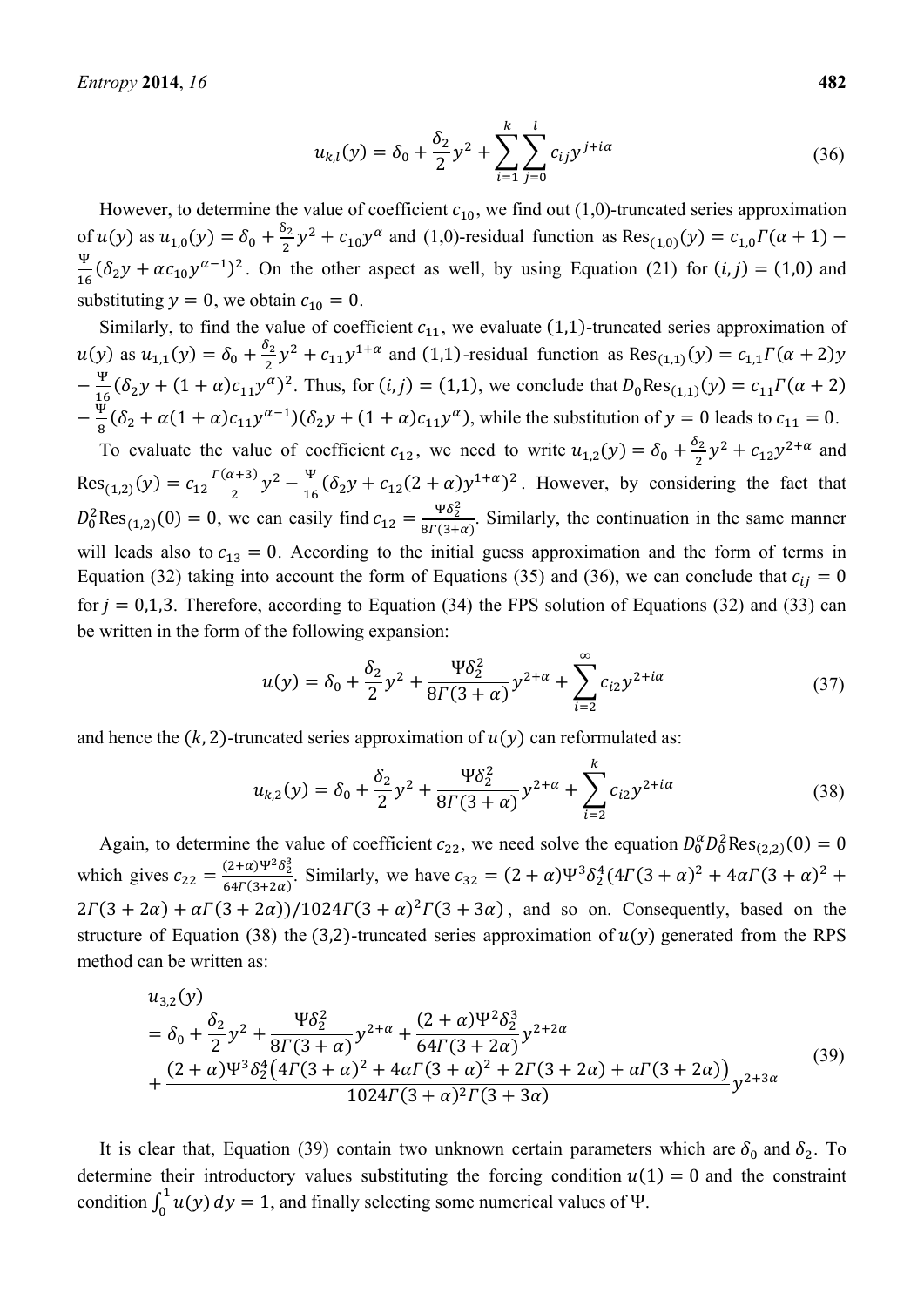Now, to be specific, we consider two cases according to Equation (39) which consist of  $\Psi = -20$ and  $\Psi = 20$ . On the other hand, we generate and obtain the (17,2)-truncated series approximation of  $u(y)$  using the same procedure. However, various values of  $\delta_0$  and  $\delta_2$  have been calculated and listed in Tables 1 and 2 when  $\alpha = 3.9$  and when  $\alpha = 4$ , respectively. For simplicity and not to conflict, we will let  $u_{k,l}^1(y)$  to denote the first approximate solution of  $u(y)$  and  $u_{k,l}^2(y)$  to denote the second approximate solution of  $u(y)$ .

Consequently, we conclude that the RPS method furnishes multiple solutions for Equations (30) and (31). It is worth mentioning here that when  $\alpha = 3.9$ . Table 1 indicates the existence of two solutions at  $\Psi = -20$ , so that,  $u(0) = 1.489853467004$ ,  $u''(0) = -2.908126478404$  for the first branch solution and  $u(0) = -13.71508112423$ ,  $u''(0) = 148.3654474295$  for the second branch solution. In fact, these results answer the question how many solutions the nonlinear BVP in Equations (30) and (31) admits? The same procedure has been done at the case  $\Psi = 20$ . As we see from Table 1, there exist multiple solutions namely  $u(0) = 1.511205551820$ ,  $u''(0) =$  $-3.101976104073$  for the first branch solution and  $u(0) = 15.29266790865$ ,  $u''(0) =$  $-139.7646425135$  for the second branch solution. Similar conclusion can be achieved when  $\alpha = 4$ as shown in Table 2.

**Table 1.** The approximate numerical values of  $\delta_0^k$  and  $\delta_2^k$ ,  $k = 1,2$  at  $\Psi = -20$  and  $Ψ = 20$  when  $α = 3.9$  for  $u_{17,2}(y)$ .

| Ψ     | $\delta_0^1 = u_{172}^1(0,\Psi)$ | $\delta_2^1 = (u_{172}^1)''(0,\Psi)$ | $\delta_0^2 = u_{172}^2(0, \Psi)$ | $\delta_2^2 = (u_{17,2}^2)''(0,\Psi)$ |
|-------|----------------------------------|--------------------------------------|-----------------------------------|---------------------------------------|
| $-20$ | 1.489853467004                   | -2.908126478404                      | -13.71508112423                   | 148.3654474295                        |
| 20    | 1.511205551820                   | $-3.101976104073$                    | 15.29266790865                    | $-139.7646425135$                     |

**Table 2.** The approximate numerical values of  $\delta_0^k$  and  $\delta_2^k$ ,  $k = 1,2$  at  $\Psi = -20$  and  $Ψ = 20$  when  $α = 4$  for  $u_{17,2}(y)$ .

| w     | $\delta_0^1 = u_{172}^1(0,\Psi)$ | $\delta_2^1 = (u_{17.2}^1)''(0,\Psi)$ | $\delta_0^2 = u_{172}^2(0, \Psi)$ | $\delta_2^2 = (u_{17.2}^2)''(0,\Psi)$ |
|-------|----------------------------------|---------------------------------------|-----------------------------------|---------------------------------------|
| $-20$ | 1.491429027619                   | -2.923003985191                       | -16.24366439412                   | 170.0391846202                        |
| 20    | 1.509327190185                   | $-3.084107676423$                     | 17.81653001586                    | $-161.7258228610$                     |

The RPS technique has an advantage that it is possible to pick any point in the interval of integration and as well the approximate multiple solutions and all their fractional derivatives will be applicable. In other words, continuous approximate solutions can be obtained. Our next goal, is to show the mathematical behavior of the obtained multiple solutions geometrically. To do so, we plot the first and the second solutions obtained from the  $(17,2)$ -truncated series approximation of  $u(y)$  at  $\Psi = -20$  and  $\Psi = 20$  when  $\alpha = 3.9$  in Figure 1, while in Figure 2 we depict the first and the second approximate solutions at the same values when  $\alpha = 4$ .

The effective calculations of the two approximate branches solutions for Equations (30) and (31) with respect to some certain specific values of  $\Psi$  on  $u(0)$  and  $u''(0)$  is explored next in which the obtained results are generated from the (17,2)-truncated series approximation of  $u(y)$ . Table 3 gives the effect of the numeric value of Ψ when  $\alpha = 3.9$ , while Table 4 gives the effect of the numeric value of Ψ when  $\alpha = 4$ . The numeric value of Ψ lie within the range  $[-80,80]$  in step of 20. It is to be noted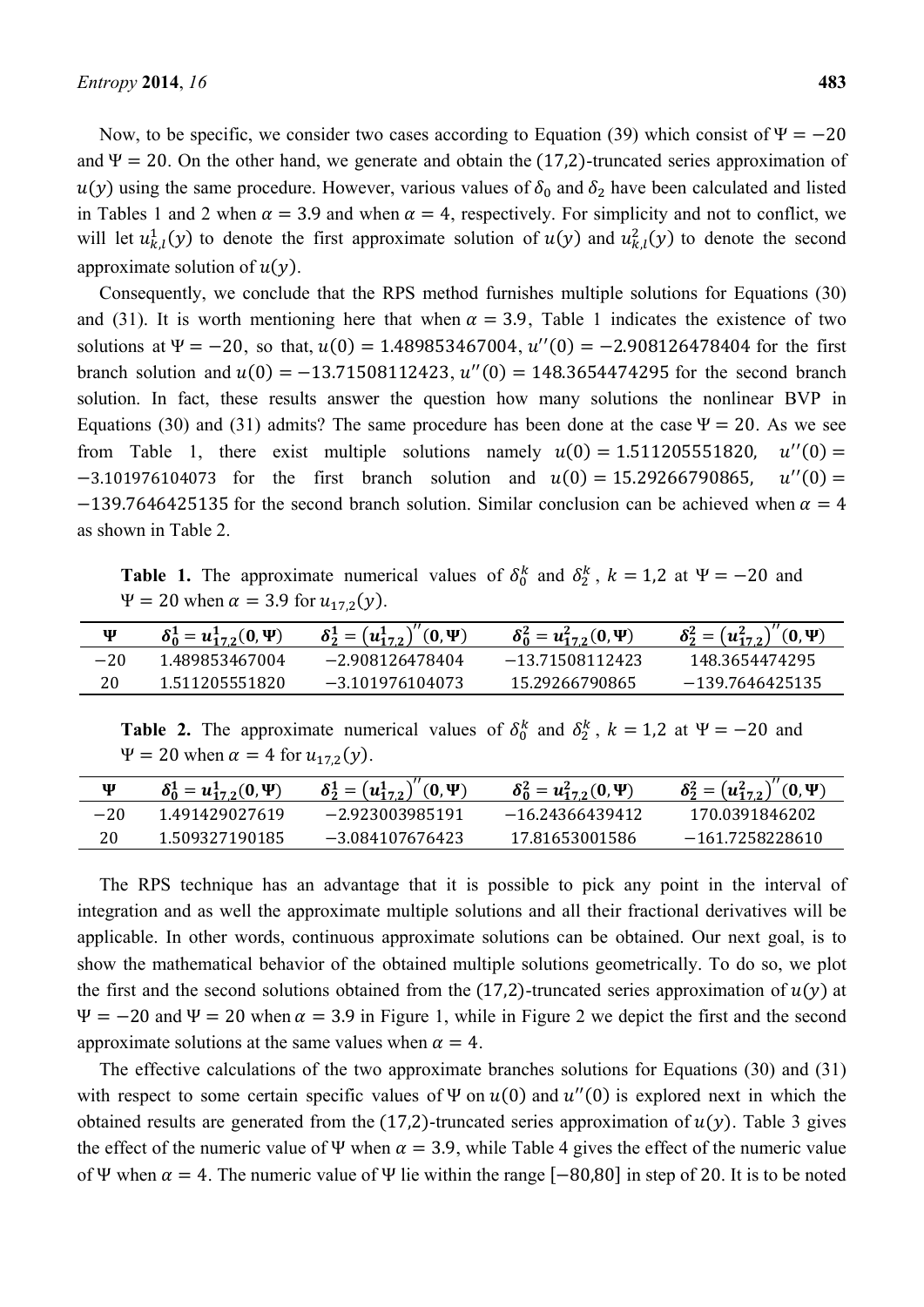that, when the values of  $\Psi$  increasing gradually within mentioned range, the value of  $u''(0)$  decreasing as well as the value of  $u(0)$  increasing for both branch solutions and for both order of derivatives.

We mention here that, the case of  $\Psi = 0$  correspond either to a very small viscous dissipation heating or to negligible buoyancy effects. However, Equations (30) and (31) are easily solved and admit the unique solution  $u(y) = \frac{3}{2}$  $\frac{3}{2}(1-y^2)$  for both  $\alpha = 3.9$  and  $\alpha = 4$ . On the other direction, from the last tables, it can be seen that our results of the RPS method agree best with method of [34] when  $\alpha = 3.9$  and method of [35] when  $\alpha = 4$ .

**Figure 1.** Multiple solutions of Equations (30) and (31) when  $\alpha = 3.9$ :  $u_{17,2}^1(y)$ : red color,  $u_{17,2}^2(y)$ : blue color at (**a**)  $\Psi = -20$  and (**b**)  $\Psi = 20$ .



**Figure 2.** Multiple solutions of Equations (30) and (31) when  $\alpha = 4$ :  $u_{17,2}^1(y)$ : red color,  $u_{17,2}^2(y)$ : blue color at (**a**)  $\Psi = -20$  and (**b**)  $\Psi = 20$ .



**Table 3.** The effect values of Ψ on  $\delta_0^k$  and  $\delta_2^k$ ,  $k = 1, 2$  for the first and the second branch solutions when  $\alpha = 3.9$ .

| Ψ        | $\delta_0^1 = u_{172}^1(0, \Psi)$ | $\delta_2^1 = (u_{172}^1)$<br>$(0, \Psi)$ | $\delta_0^2 = u_{172}^2(0, \Psi)$ | $(u_{172}^2)$<br>$(0, \Psi)$ |
|----------|-----------------------------------|-------------------------------------------|-----------------------------------|------------------------------|
| $-80$    | 1.464188372395                    | $-2.677900574103$                         | $-2.804122381089$                 | 39.98989706426               |
| $-60$    | 1.472069208045                    | $-2.748246621431$                         | $-4.021367259783$                 | 52.08059778256               |
| $-40$    | 1.480588602154                    | $-2.824645834495$                         | $-6.448785247872$                 | 76.19140323508               |
| $-20$    | 1.489853467004                    | $-2.908126478404$                         | $-13.71508112423$                 | 148.3654474295               |
| $\theta$ | 1.5                               | $-3$                                      | 1.5                               | $-3$                         |
| 20       | 1.511205551820                    | $-3.101976104073$                         | 15.29266790865                    | $-139.7646425135$            |
| 40       | 1.523707257512                    | $-3.216343513749$                         | 8.023126702632                    | $-67.55959331340$            |
| 60       | 1.537832713039                    | $-3.346267779136$                         | 5.590088525362                    | -43.39506854926              |
| 80       | 1.554053587089                    | $-3.496312065964$                         | 4.364483870436                    | $-31.22440353861$            |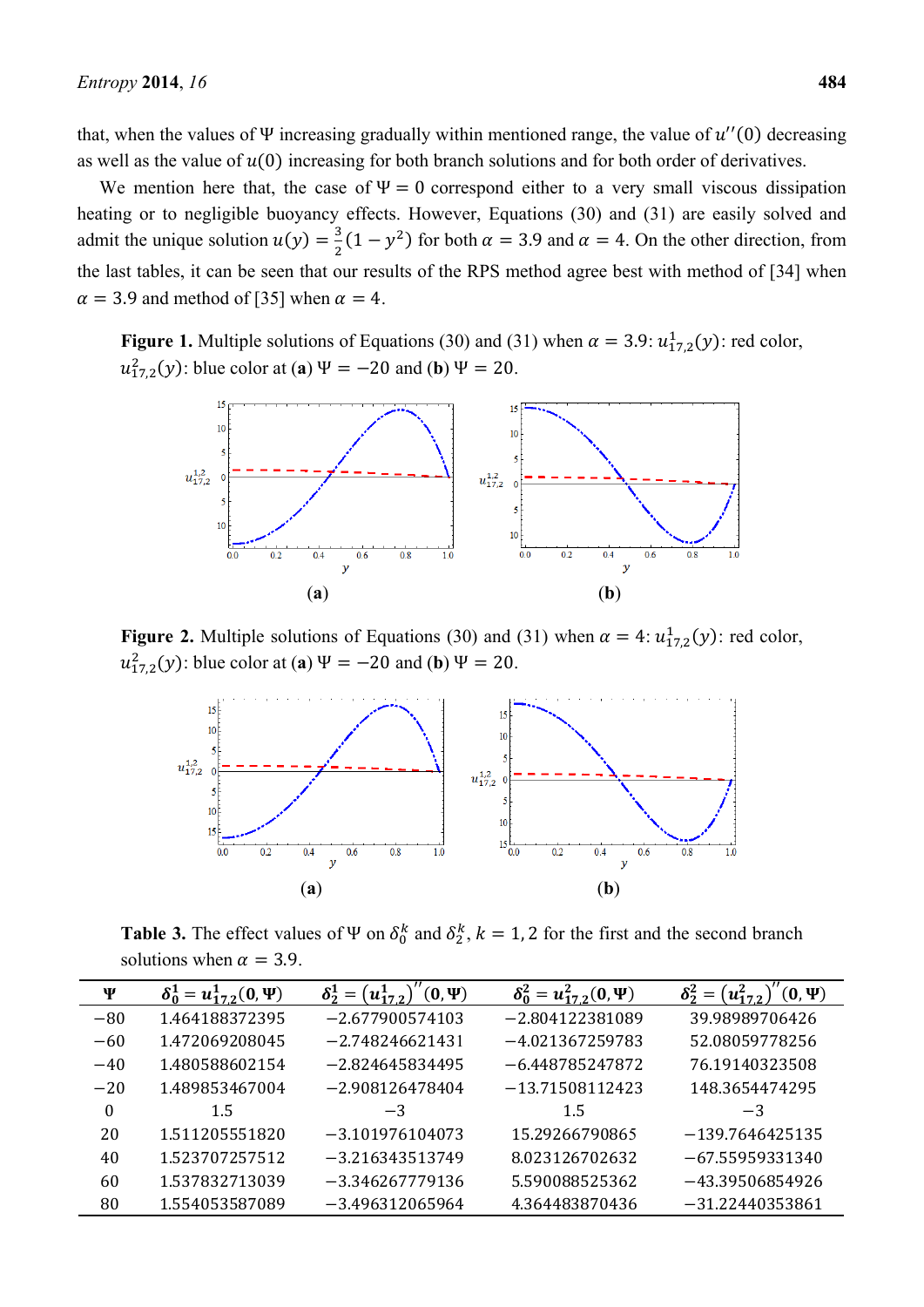| $\delta_0^1 = u_{17,2}^1(0,\Psi)$ | $\delta_2^1 = (u_{17.2}^1)''(0,\Psi)$ | $\delta_0^2 = u_{17.2}^2(0, \Psi)$ | $\delta_2^2 = (u_{17.2}^2)''(0,\Psi)$ |
|-----------------------------------|---------------------------------------|------------------------------------|---------------------------------------|
| 1.469261663095                    | $-2.725277968954$                     | $-3.442692067043$                  | 45.35348443763                        |
| 1.476139016516                    | $-2.786393212425$                     | -4.869349036038                    | 59.24934656620                        |
| 1.483504520962                    | $-2.852078148878$                     | $-7.716406012298$                  | 86.98041469093                        |
| 1.491429027619                    | $-2.923003985191$                     | $-16.24366439412$                  | 170.0391846202                        |
| 1.5                               | $-3$                                  | 1.5                                | $-3$                                  |
| 1.509327190185                    | $-3.084107676423$                     | 17.81653001586                     | $-161.7258228610$                     |
| 1.519550991842                    | $-3.176660397839$                     | 9.286966701002                     | $-78.64533628503$                     |
| 1.530855160142                    | $-3.279404862063$                     | 6.435961661508                     | $-50.87705915606$                     |
|                                   |                                       |                                    |                                       |

80 1.543486995118 െ3.394693823078 5.003537046217 െ36.92681430877

**Table 4.** The effect values of Ψ on  $\delta_0^k$  and  $\delta_2^k$ ,  $k = 1,2$  for the first and the second branch solutions when  $\alpha = 4$ .

To measure the accuracy and the efficiency of the proposed RPS method for predicting and finding the multiple solutions for Equations (30) and (31), we report the residual error function at  $\Psi = -20$ and  $\Psi = 20$  when  $\alpha = 3.9$  and when  $\alpha = 4$  in Tables 5 and 6, respectively, in which the obtained results are generated from the  $(17,2)$ -truncated series approximation of  $u(y)$ . The residual error function is defined using Equation (35) in which the grid points are building as  $y_i = \frac{1}{10}$  $\frac{1}{10}$ *i*,  $i = 0, 1, 2, ..., 10$ . For simplicity and not to conflict, we will let  $Res_{(k,l)}^1(y)$  to denote the residual error function of the first approximate solution  $u_{k,l}^1(y)$  of  $u(y)$  and  $\text{Res}_{(k,l)}^2(y)$  to denote the residual error function of the second approximate solution  $u_{k,l}^2(y)$  of  $u(y)$ .

In fact, the residual errors measure the extent of agreement between the  $(17,2)$ th-order approximate RPS solutions and unknowns closed form solutions which are inapplicable in general for such nonlinear equations. However, from the tables, it can be seen that the RPS technique provides us with the accurate approximate solutions and explicates the rapid convergence in approximating the multiple solutions for Equations (30) and (31).

**Table 5.** The values of absolute residual error function  $\text{Res}_{(17,2)}^{k}(y)$ ,  $k = 1,2$  at  $\Psi = -20$ and  $\Psi = 20$  of  $u_{17,2}(y)$  when  $\alpha = 3.9$ .

| ν.       | $ \text{Res}_{(17.2)}^{\mathbf{1}}(\mathbf{y}, \Psi = -20) $ | $\left {\rm Res}_{(17.2)}^{1}(y,\Psi=20)\right $ | $\left {\rm Res}_{(k,l)}^{2}(y,\Psi=-20)\right $ | $\left {\rm Res}_{(k,l)}^{2}(y,\Psi=20)\right $ |
|----------|--------------------------------------------------------------|--------------------------------------------------|--------------------------------------------------|-------------------------------------------------|
| $\bf{0}$ |                                                              | $_{0}$                                           |                                                  |                                                 |
| 0.1      | $1.94289029 \times 10^{-16}$                                 | $1.94288750 \times 10^{-16}$                     | $3.97866979 \times 10^{-13}$                     | $3.69518622 \times 10^{-13}$                    |
| 0.2      | $6.66133776 \times 10^{-16}$                                 | $6.66117073 \times 10^{-16}$                     | $1.36177362 \times 10^{-12}$                     | $1.25252855 \times 10^{-12}$                    |
| 0.3      | $1.22124324 \times 10^{-15}$                                 | $1.33208244 \times 10^{-15}$                     | $2.23471544 \times 10^{-12}$                     | $2.28611754 \times 10^{-12}$                    |
| 0.4      | $2.22041113 \times 10^{-15}$                                 | $1.99736092 \times 10^{-15}$                     | $4.17791163 \times 10^{-12}$                     | $3.58225102 \times 10^{-12}$                    |
| 0.5      | $2.66422469 \times 10^{-15}$                                 | $2.66042643 \times 10^{-15}$                     | $8.58345468 \times 10^{-12}$                     | $6.93024293 \times 10^{-12}$                    |
| 0.6      | $3.99495362 \times 10^{-15}$                                 | $3.53947330 \times 10^{-15}$                     | $5.43711567 \times 10^{-10}$                     | $3.45019238 \times 10^{-10}$                    |
| 0.7      | $4.43255151 \times 10^{-15}$                                 | $3.51500060 \times 10^{-15}$                     | $1.66806846 \times 10^{-7}$                      | $4.67722166 \times 10^{-8}$                     |
| 0.8      | $6.18659833 \times 10^{-15}$                                 | $5.22990386 \times 10^{-15}$                     | $1.60051841 \times 10^{-3}$                      | $5.20245588 \times 10^{-4}$                     |
| 0.9      | $5.23312894 \times 10^{-15}$                                 | $5.08335790 \times 10^{-15}$                     | 4.48714378                                       | 1.46607132                                      |
|          | $6.84470511 \times 10^{-15}$                                 | $6.53165847 \times 10^{-15}$                     | 5252.11818                                       | 1725.28045                                      |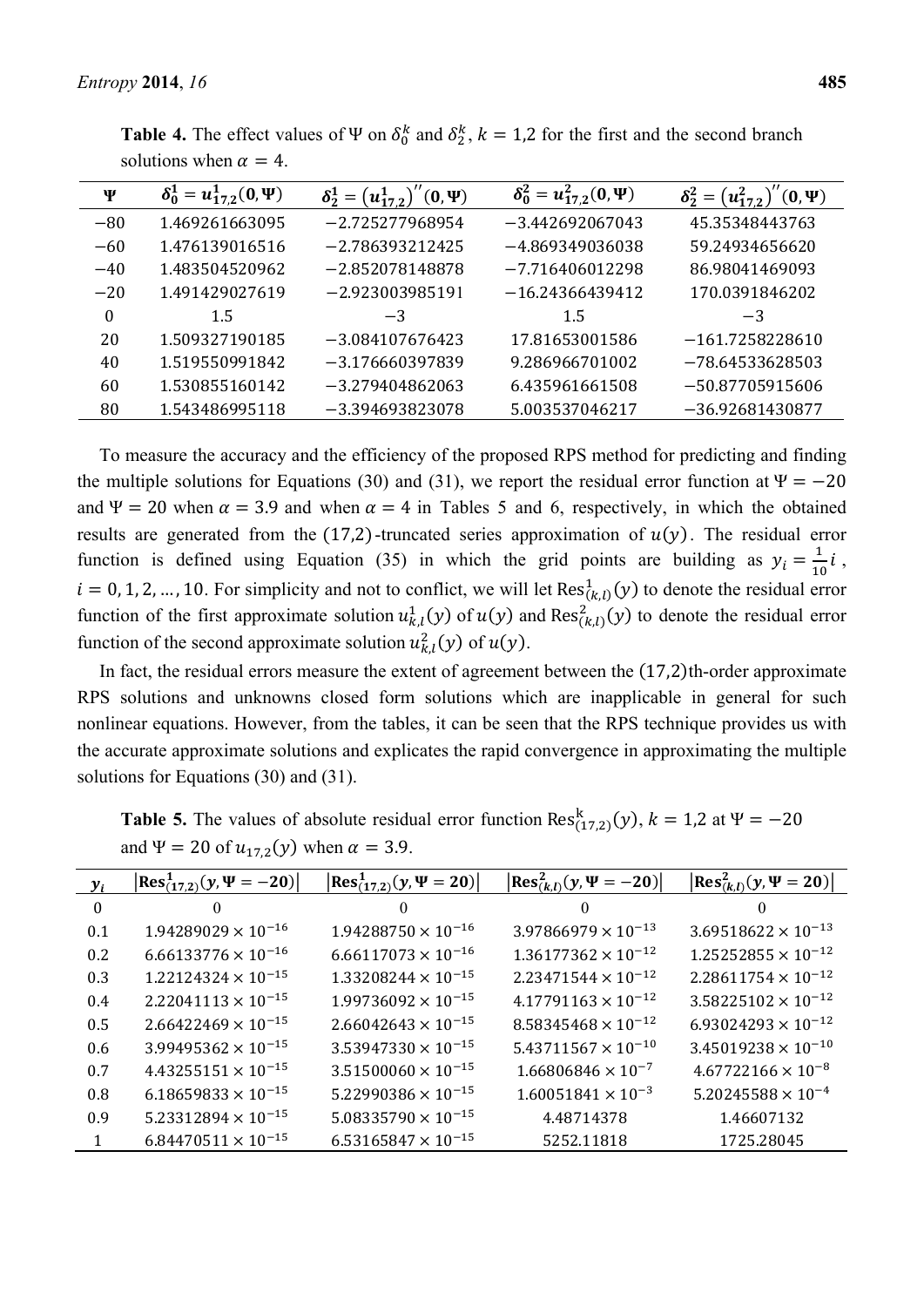**Table 6.** The values of absolute residual error function  $\text{Res}_{(17,2)}^{k}(y)$ ,  $k = 1,2$  at  $\Psi = -20$ and  $\Psi = 20$  of  $u_{17,2}(y)$  when  $\alpha = 4$ .

| $y_i$            | $\left {\rm Res}_{(17.2)}^{1}(y,\Psi=-20)\right $ | $\left {\rm Res}_{(17.2)}^{1}(y,\Psi=20)\right $ | $\left {\rm Res}_{(k,l)}^2(y,\Psi=-20)\right $ | $\left {\rm Res}_{(k,l)}^2(y,\Psi=20)\right $ |
|------------------|---------------------------------------------------|--------------------------------------------------|------------------------------------------------|-----------------------------------------------|
| $\boldsymbol{0}$ | $\Omega$                                          | $\theta$                                         |                                                |                                               |
| 0.1              | $1.77635684 \times 10^{-17}$                      | $2.22041829 \times 10^{-22}$                     | $2.91038305 \times 10^{-17}$                   | $2.32842284 \times 10^{-24}$                  |
| 0.2              | $7.10542750 \times 10^{-17}$                      | $1.42080125 \times 10^{-20}$                     | $1.86264518 \times 10^{-15}$                   | $3.81774414 \times 10^{-20}$                  |
| 0.3              | $1.59872197 \times 10^{-16}$                      | $1.61706602 \times 10^{-19}$                     | $2.12167382 \times 10^{-14}$                   | $1.11809539 \times 10^{-17}$                  |
| 0.4              | $2.84218548 \times 10^{-16}$                      | $9.06583155 \times 10^{-19}$                     | $1.19217704 \times 10^{-13}$                   | $6.32795333 \times 10^{-16}$                  |
| 0.5              | $4.44102736 \times 10^{-16}$                      | $3.44231543 \times 10^{-18}$                     | $4.55249634 \times 10^{-13}$                   | $1.46277017 \times 10^{-14}$                  |
| 0.6              | $6.39572035 \times 10^{-16}$                      | $1.01915459 \times 10^{-17}$                     | $1.73037412 \times 10^{-12}$                   | $3.31077250 \times 10^{-13}$                  |
| 0.7              | $8.70803912 \times 10^{-16}$                      | $2.53363580 \times 10^{-17}$                     | $1.65276878 \times 10^{-8}$                    | $6.40960986 \times 10^{-9}$                   |
| 0.8              | $1.13833300 \times 10^{-15}$                      | $5.52083544 \times 10^{-17}$                     | $1.76440709 \times 10^{-4}$                    | $6.86317136 \times 10^{-5}$                   |
| 0.9              | $1.44358770 \times 10^{-15}$                      | $1.08226613 \times 10^{-16}$                     | 0.61053707                                     | 0.23838980                                    |
|                  | $1.78979417 \times 10^{-15}$                      | $1.93855241 \times 10^{-16}$                     | 863.820084                                     | 338.753375                                    |

In Tables 7 and 8 we tabulate the values of the approximate multiple solutions at the final grid node  $y = 1$  that generated from the (17,2)-truncated series approximation of  $u(y)$  at  $\Psi = 20$  and  $\Psi = -20$ when  $\alpha = 3.9$  and when  $\alpha = 4$ . In fact, we do this to facilitate the calculations in order to show the validity and accuracy of the proposed RPS method in predicting and finding the multiple approximate solutions. In these tables, we can find that the values of  $u_{17,2}^k(1)$ ,  $k = 1, 2$  agree nicely and completely the forcing condition  $u(1) = 0$  and the constraint condition  $\int_0^1 u_{17,2}^k(y)$  $\int_0^1 u_{17,2}^k(y), k = 1, 2.$ 

**Table 7.** The approximate value of forcing condition  $u_{17,2}^k(1)$  and constraint condition  $\int_0^1 u_{17,2}^k(y)$  $\int_0^1 u_{17,2}^k(y) dy$ ,  $k = 1,2$  at  $\Psi = -20$  and  $\Psi = 20$  when  $\alpha = 3.9$ .

| w     | $u_{172}^{1}(1)$              | $u_{172}^2(1)$                | $u_{172}^{1}$ | $u_{172}^2$ . |
|-------|-------------------------------|-------------------------------|---------------|---------------|
| $-20$ | $-1.10976051 \times 10^{-17}$ | $1.63202785 \times 10^{-14}$  |               |               |
|       | $2.79718628 \times 10^{-16}$  | $-1.33504319 \times 10^{-14}$ |               |               |

**Table 8.** The approximate value of forcing condition  $u_{17,2}^k(1)$  and constraint condition  $\int_0^1 u_{17,2}^k(y)$  $\int_0^1 u_{17,2}^k(y) dy$ ,  $k = 1,2$  at  $\Psi = -20$  and  $\Psi = 20$  when  $\alpha = 4$ .

| w     | $u_{172}^{1}(1)$              | $u_{172}^2(1)$               | $\mathbf{u}_{172}^{1}(\mathbf{v})$ | $\int u_{172}^2$ |
|-------|-------------------------------|------------------------------|------------------------------------|------------------|
| $-20$ | $-7.85277215 \times 10^{-17}$ | $1.67921232 \times 10^{-15}$ |                                    |                  |
| 20    | $1.77440778 \times 10^{-17}$  | $3.02535774 \times 10^{-15}$ |                                    |                  |

In order to study the behavior of multiple approximate solutions in a better view, we plot the normalized of the two branch approximate solutions of Equations (30) and (31) with respect to  $u_{17,2}^{k}(0)$ ,  $k = 1,2$  at some specific values of  $\Psi$  and  $\alpha$  in which the obtained results are generated from the (17,2)-truncated series approximation of  $u(y)$ . However, Figure 3 shows the normalized function  $u_{17,2}^{k}(y)$  $\frac{\mu_{17,2}(y)}{\mu_{17,2}^k(0)}$ ,  $k = 1,2$  at  $\Psi = -20$  and  $\Psi = 20$  when  $\alpha = 3.9$ , while Figure 4 shows the normalized function  $\frac{u_{17,2}^{k}(y)}{k}$  $\frac{\mu_{17,2}(y)}{\mu_{17,2}^k(0)}$ ,  $k = 1,2$  at  $\Psi = -20$  and  $\Psi = 20$  when  $\alpha = 4$ . In these figures, we can see the almost similarity in the behavior of the two branches approximate solutions at the two mentioned specific value of Ψ when  $\alpha = 3.9$  and when  $\alpha = 4$ .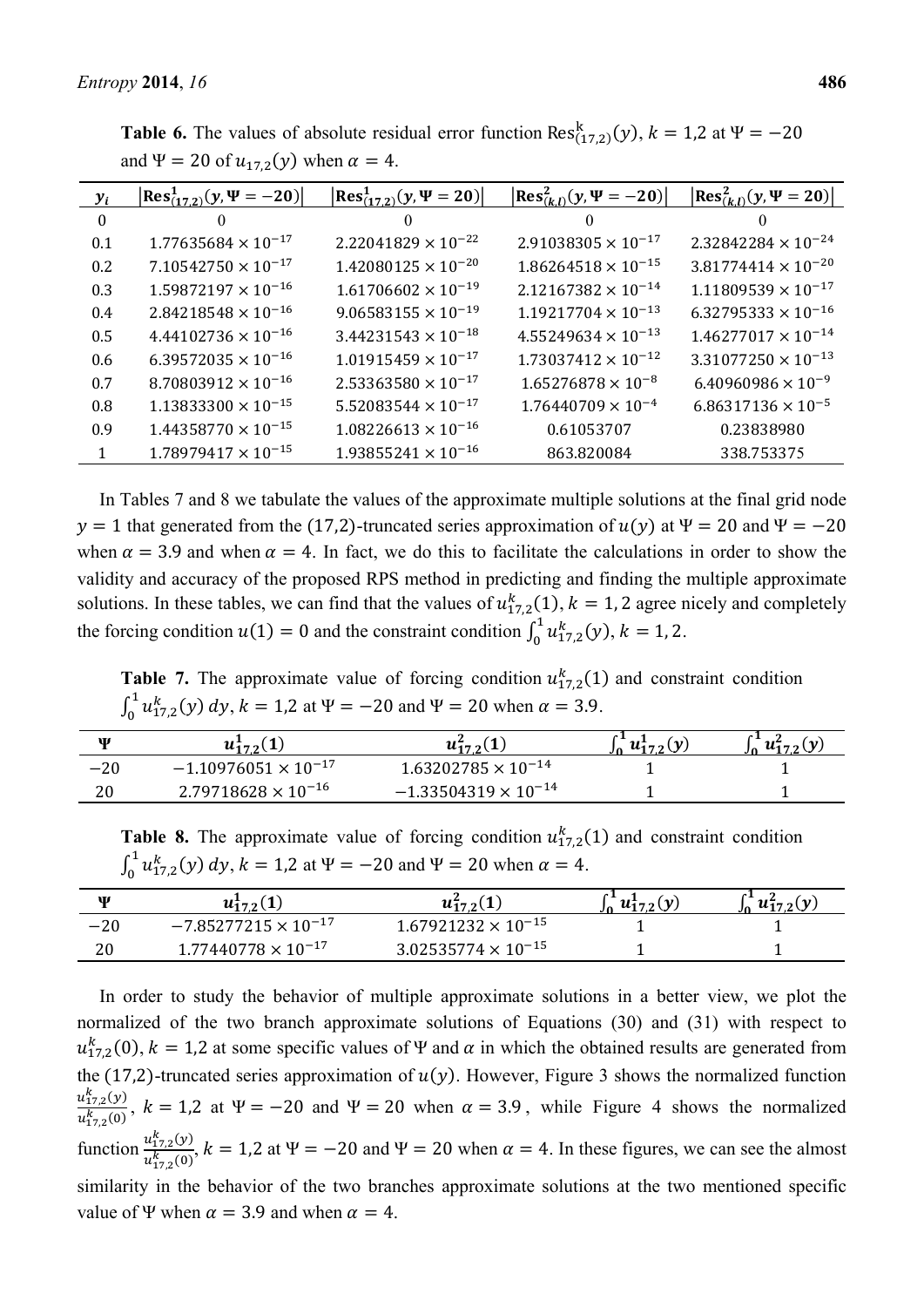**Figure 3.** Multiple solutions of Equations (30) and (31) via dimensionless transversal coordinate y when  $\alpha = 3.9$ :  $\frac{u_{17,2}^1(y)}{u_{17,2}^1(y)}$  $\frac{u_{17,2}^2(y)}{u_{17,2}^1(0)}$ : red color,  $\frac{u_{17,2}^2(y)}{u_{17,2}^2(0)}$  $\frac{\mu_{17,2}(y)}{\mu_{17,2}^2(0)}$ : blue color at (**a**)  $\Psi = -20$  and (**b**)  $\Psi = 20$ .



**Figure 4.** Multiple solutions of Equations (30) and (31) via dimensionless transversal coordinate y when  $\alpha = 4$ :  $\frac{u_{17,2}^1(y)}{u_{12,0}^1(y)}$  $\frac{u_{17,2}^2(y)}{u_{17,2}^1(0)}$ : red color,  $\frac{u_{17,2}^2(y)}{u_{17,2}^2(0)}$  $\frac{\mu_{17,2}(y)}{\mu_{17,2}^2(0)}$ : blue color at (**a**)  $\Psi = -20$  and (**b**)  $\Psi = 20$ .



**Application 5.2:** Fins are extensively used to enhance the heat transfer between a solid surface and its convective, radiative, or convective radiative surface. Finned surfaces are widely used, for instance, for cooling electric transformers, the cylinders of aircraft engines, and other heat transfer equipment. The temperature distribution of a straight rectangular fin with a power-law temperature dependent surface heat flux can be determined by the solutions of a one-dimensional steady state heat conduction equation which, in dimensionless form, is given as follows [47,48]:

$$
D_0^{\alpha} \theta(x) \theta^3(x) = \frac{4}{25}, 1 < \alpha \le 2, 0 \le x \le 1
$$
 (40)

subject to the boundary conditions:

$$
\theta'(0) = 0, \theta(1) = 1 \tag{41}
$$

The prediction and construction of multiple solutions for BVPs of fractional order is the fundamental target of this paper. Next, we will show in brief steps and calculations how we can predict and find out existence of multiple solutions for Equations (40) and (41). To do so, we consider firstly, Equations (40) and (41) and suppose that  $\theta(0) = \delta_0$ . So, a new discretized form of Equations (40) and (41) can be obtained as follows: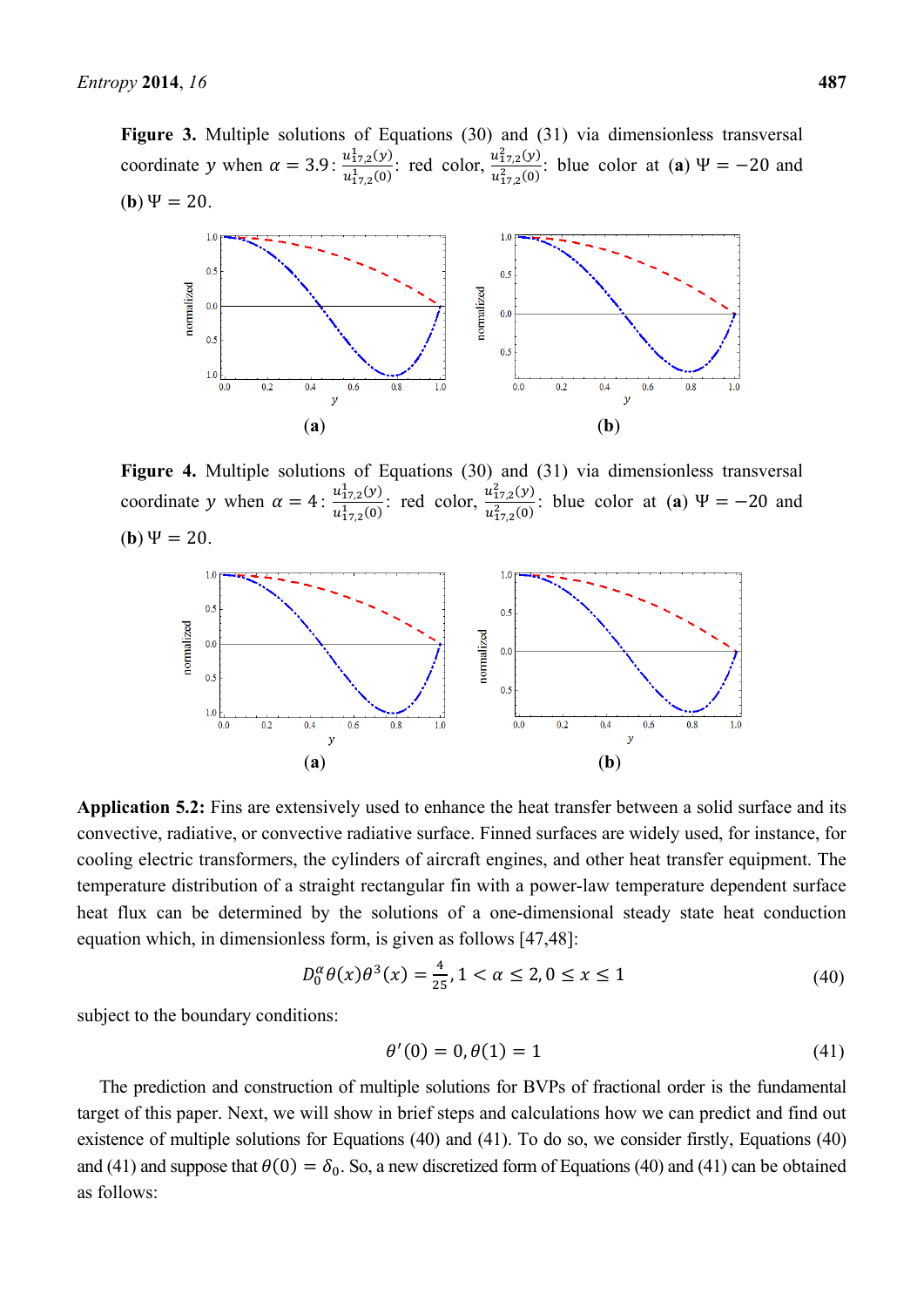$$
D_0^{\alpha} \theta(x) \theta^3(x) = \frac{4}{25}, 1 < \alpha \le 2, 0 \le x \le 1
$$
 (42)

subject to the split conditions:

$$
\theta(0) = \delta_0, \theta'(0) = 0 \tag{43}
$$

where  $\theta(1) = 1$  is the additional forcing condition. Here,  $\delta_0$  denotes temperature of the fin tip and will be determined later by the rule of multiplicity of solutions from the process of computations thought the RPS technique.

Similar to the previous procedure and discussions that used in Application 5.1, the FPS solution and the residual function for Equations (42) and (43) will take, respectively, the following form:

$$
\theta(x) = \delta_0 + \sum_{i=1}^{\infty} \sum_{j=0}^{1} c_{ij} x^{j+i\alpha}
$$
 (44)

$$
Res(x) = D_0^{\alpha} \theta(x) \theta^3(x) - \frac{4}{25}
$$
 (45)

while the  $(k, l)$ -truncated series approximation of  $\theta(x)$  and the  $(k, l)$ -resudial function that are derived from Equations (44) and (45) can be formulated, respectively, in form of:

$$
\theta_{k,l}(x) = \delta_0 + \sum_{i=1}^k \sum_{j=0}^l c_{ij} x^{j+i\alpha} \tag{46}
$$

$$
\text{Res}_{(k,l)}(x) = D_0^{\alpha} \theta_{k,l}(x) \theta_{k,l}^3(x) - \frac{4}{25}
$$
 (47)

It is to be noted that the (1,0)-truncated series solution of Equations (42) and (43) is  $\theta_{10}(x) = \delta_0 +$  $c_{10}x^{\alpha}$  and the (1,0)-residual function is  $\text{Res}_{(1,0)}(x) = c_{10}\Gamma(\alpha+1)(\delta_0 + c_{10}x^{\alpha})^3 - \frac{4}{25}$ . Thus, using ଶହ Equation (21) for  $(i, j) = (1, 0)$ , we get  $c_{10} = \frac{4}{25 \delta_0^2 I^2}$  $\frac{1}{25\delta_0^3 \Gamma(\alpha+1)}$ . Similarly, the (1,1)-truncated series solution is  $\theta_{1,1}(x) = \delta_0 + \frac{4}{25\delta_0^3 \Gamma_0^3}$  $\frac{1}{25\delta_0^3 \Gamma(\alpha+1)} x^{\alpha} + c_{11} x^{1+\alpha}$  and the (1,1)-residual function is:

$$
Res_{(1,1)}(x) = \left(\frac{12c_{11}}{25\delta_{0}} + \frac{12c_{11}\Gamma(2+\alpha)}{25\delta_{0}\Gamma(1+\alpha)}\right)x^{1+\alpha} + \left(\frac{12c_{11}^{2}}{25\delta_{0}^{2}} + \frac{24c_{11}^{2}\Gamma(2+\alpha)}{25\delta_{0}^{2}\Gamma(1+\alpha)}\right)x^{2+2\alpha} + \left(\frac{4c_{11}^{3}}{25\delta_{0}^{3}} + \frac{12c_{11}^{3}\Gamma(2+\alpha)}{25\delta_{0}^{3}\Gamma(1+\alpha)}\right)x^{3+3\alpha} + \frac{256}{390625\delta_{0}^{12}\Gamma(1+\alpha)^{3}}x^{3\alpha} + \frac{192}{15625\delta_{0}^{8}\Gamma(1+\alpha)^{2}}x^{2\alpha} + \left(\frac{192c_{11}}{15625\delta_{0}^{9}\Gamma(1+\alpha)^{2}} + \frac{64c_{11}\Gamma(2+\alpha)}{15625\delta_{0}^{9}\Gamma(1+\alpha)^{3}}\right)x^{1+3\alpha} + \frac{48}{625\delta_{0}^{4}\Gamma(1+\alpha)}x^{\alpha} + \left(\frac{96c_{11}}{625\delta_{0}^{5}\Gamma(1+\alpha)} + \frac{48c_{11}\Gamma(2+\alpha)}{625\delta_{0}^{5}\Gamma(1+\alpha)^{2}}\right)x^{1+2\alpha} + \left(\frac{48c_{11}^{2}}{625\delta_{0}^{6}\Gamma(1+\alpha)} + \frac{48c_{11}^{2}\Gamma(2+\alpha)}{625\delta_{0}^{6}\Gamma(1+\alpha)^{2}}\right)x^{2+3\alpha} + \delta_{0}^{3}c_{11}\Gamma(2+\alpha)x + 3\delta_{0}^{2}c_{11}^{2}\Gamma(2+\alpha)x^{2+\alpha} + 3\delta_{0}c_{11}^{3}\Gamma(2+\alpha)x^{3+2\alpha} + c_{11}^{4}\Gamma(2+\alpha)x^{4+3\alpha}
$$
\n
$$
(48)
$$

More precisely, according to Equation (21) the solution of equation  $D_0 Res_{(1,1)}(0) = 0$  will gives  $c_{11} = 0$ . Thus, based on the initial guess approximation and the form of terms of Equation (42) taking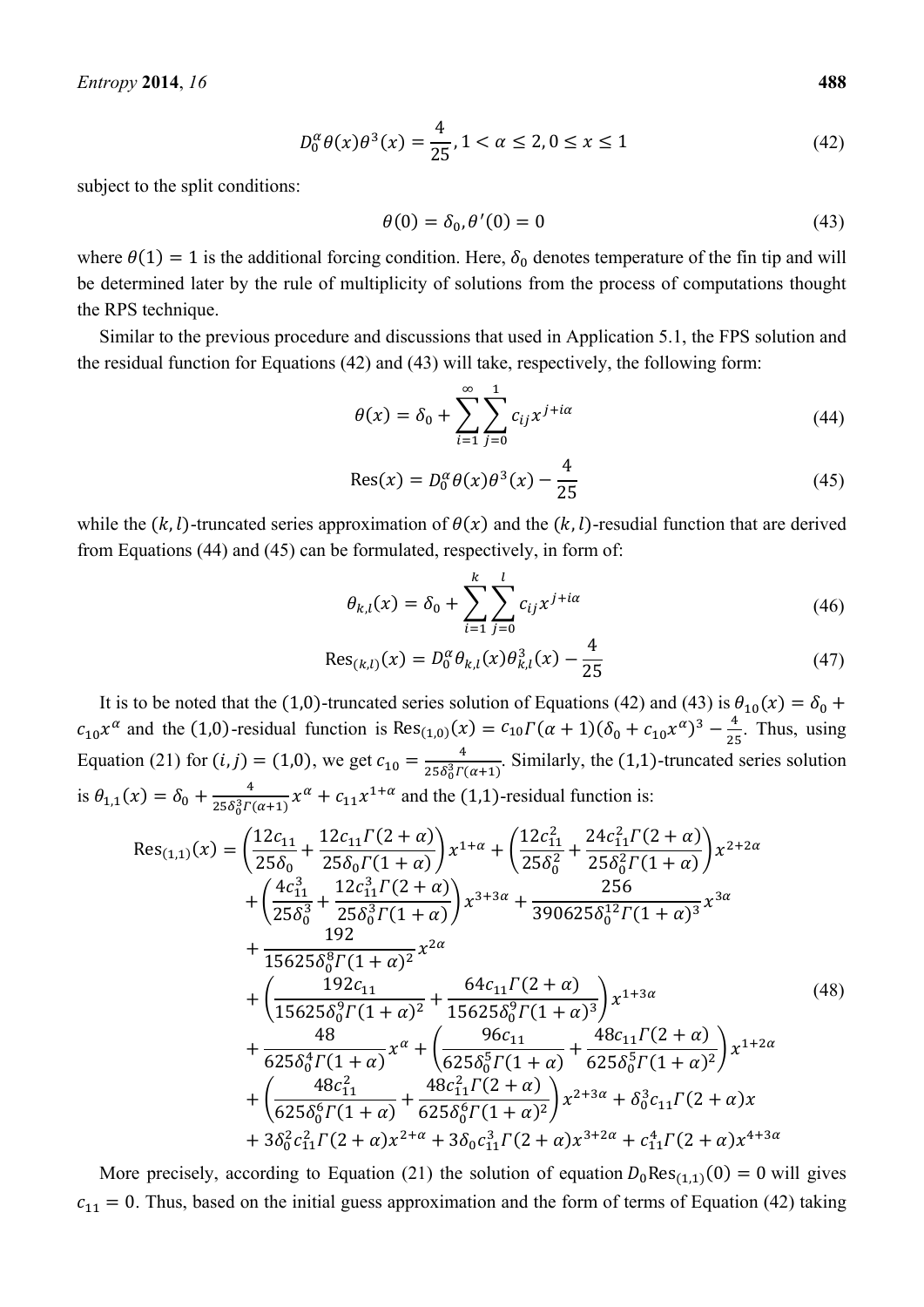into account the form of Equations (46) and (47), it easy to see that  $c_{i1} = 0$ ,  $i = 1, 2, 3, ...$  Therefore, according to Equation (44) a new discretized form of FPS solution for Equations (42) and (43) can be obtained and expressed as:

$$
\theta(x) = \delta_0 + \sum_{i=1}^{\infty} c_{i0} x^{i\alpha} \tag{49}
$$

and hence the  $(k, 0)$ -truncated series approximation of  $\theta(x)$  can formulated as:

$$
\theta_{k,0}(x) = \delta_0 + \frac{4}{25\delta_0^3 \Gamma(\alpha+1)} x^{\alpha} + \sum_{i=2}^k c_{i0} x^{i\alpha} \tag{50}
$$

In the shape of shapes by continuing in this procedure and using Equations (46) and (47) taking into account Equation (21), we can easily obtained that  $c_{20} = -\frac{48}{625\delta^7\Gamma}$  $\frac{48}{625\delta^7 \Gamma(1+2\alpha)}$ ,  $C_{30} = \frac{192(3\Gamma(1+\alpha)^2 + 2\Gamma(1+2\alpha))}{15625\delta_0^{11} \Gamma(1+\alpha)^2 \Gamma(1+3\alpha)}$  $\frac{152(5I(1+u) +2I(1+2u))}{15625\delta_0^{11}\Gamma(1+\alpha)^2\Gamma(1+3\alpha)},$ and so on. Consequently, based on Equation (50) the (3,0)-truncated series approximation of  $\theta(x)$ generated from the RPS method can be written as:

$$
\theta_{3,0}(x) = \delta_0 + \frac{4}{25\delta_0^3 \Gamma(1+\alpha)} x^{\alpha} - \frac{48}{625\delta_0^7 \Gamma(1+2\alpha)} x^{2\alpha} \n+ \frac{192(3\Gamma(1+\alpha)^2 + 2\Gamma(1+2\alpha))}{15625\delta_0^{11} \Gamma(1+\alpha)^2 \Gamma(1+3\alpha)} x^{3\alpha}
$$
\n(51)

It is clear that, all the terms in Equation (51) contain an unknown certain parameter  $\delta_0$  and to determine its introductory values we must substitute the boundary condition  $\theta(1) = 1$  back into Equation (51) to obtain a nonlinear algebraic equation in one variable, which can be easy solved using symbolic computation software. But on the other aspect as well, if we generate and obtain (300,0)-truncated series approximation of  $\theta(x)$  by using the same procedure discussed, then two various values of  $\delta_0$  have been calculated and listed in Table 9 when  $\alpha = 1.9$  and when  $\alpha = 2$ .

**Table 9.** The approximate numerical values of  $\delta_0^k$ ,  $k = 1,2$  when  $\alpha = 1.9$  and when  $\alpha = 2$ for  $\theta_{300.0}(x)$ .

| $\delta_0^1 = \theta_{300\,0}^1(0, \alpha = 1.9)$ | $\delta_0^2 = \theta_{300\,0}^2(0, \alpha = 1.9)$ $\delta_0^1 = \theta_{300\,0}^1(0, \alpha = 2)$ $\delta_0^2 = \theta_{300\,0}^2(0, \alpha = 2)$ |                |                |
|---------------------------------------------------|---------------------------------------------------------------------------------------------------------------------------------------------------|----------------|----------------|
| 0.881044762595                                    | 0.459213895856                                                                                                                                    | 0.894427190911 | 0.447213595446 |

It is clear from the table that two  $\delta$ -plateaus can be identified and consequently we conclude that the RPS method furnishes multiple solutions to Equations (40) and (41). It is worth mentioning here that Equation (46) (and simply Equation (51)) indicates existence of two solutions. On the other hand, the existence of a unique or multiple solutions in terms of Equation (46) (and simply Equation (51)) for the original BVP which is covered by Equations (40) and (41) depends on the fact that whether the forcing condition  $\theta(1) = 1$  admits a unique or multiple values for the formally introduced prescribed parameters  $\delta_0$ .

Finally, in Figure 5 we plot the first and the second approximate multiple solutions of Equations (40) and (41) that obtained from the (300,0)-truncated series approximation of  $\theta(x)$ when  $\alpha = 1.9$  and when  $\alpha = 2$ . In fact, we do this for the same reasons that mentioned in the Application 5.1, where the same conclusion can be obtained too. On the other direction, as in the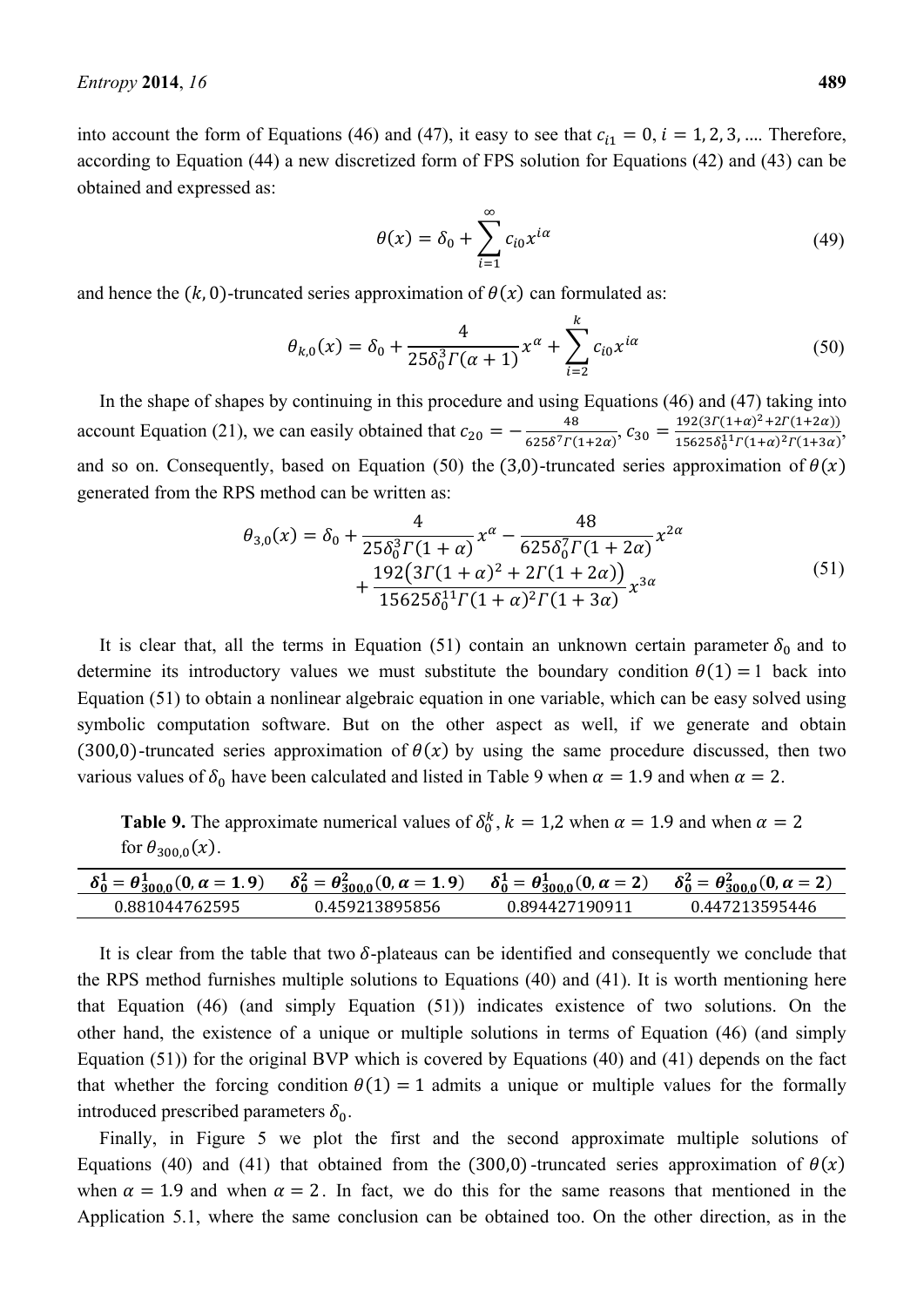previous application, we can see that the sketch of the two branches approximate RPS solutions that the problem admitted are agree best and nicely with method of [34] when  $\alpha = 1.9$  and method of [35]  $\alpha = 2$ .

**Figure 5.** Multiple solutions of Equations (30) and (31):  $\theta_{300,0}^1(x)$ : red color,  $\theta_{300,0}^2(x)$ : blue color when (**a**)  $\alpha = 1.9$  and (**b**)  $\alpha = 2$ .



# **6. Conclusions**

It is very important not to lose any solution of nonlinear FDEs with boundary conditions in engineering and physical sciences. In this regard, the present paper has introduced a new methodology namely the RPS method to prevent this, so that the presented method is not only able to predict the existence of multiple solutions, but also to calculate all branches of solutions effectively at the same time by using an appropriate initial guess approximation. We also noted that the RPS solutions were computed via a simple algorithm without any need for perturbation techniques, special transformations, or discretization. The validity of this method has been checked by two nonlinear models, one of them arises in mixed convection flows and the other one arises in heat transfer, which both admit multiple or dual solutions.

#### **Acknowledgments**

The authors would like to express their thanks to unknown referees for their careful reading and helpful comments.

# **Conflicts of Interest**

The authors declare no conflict of interest.

# **References**

- 1. Beyer, H.; Kempfle, S. Definition of physical consistent damping laws with fractional derivatives. *Zeitschrift für Angewandte Mathematik und Mechanik* **1995**, *75*, 623–635.
- 2. He, J.H. Approximate analytic solution for seepage flow with fractional derivatives in porous media. *Comput. Methods Appl. Mech. Eng.* **1998**, *167*, 57–68.
- 3. He, J.H. Some applications of nonlinear fractional differential equations and their approximations. *Bull. Sci. Technol.* **1999**, *15*, 86–90.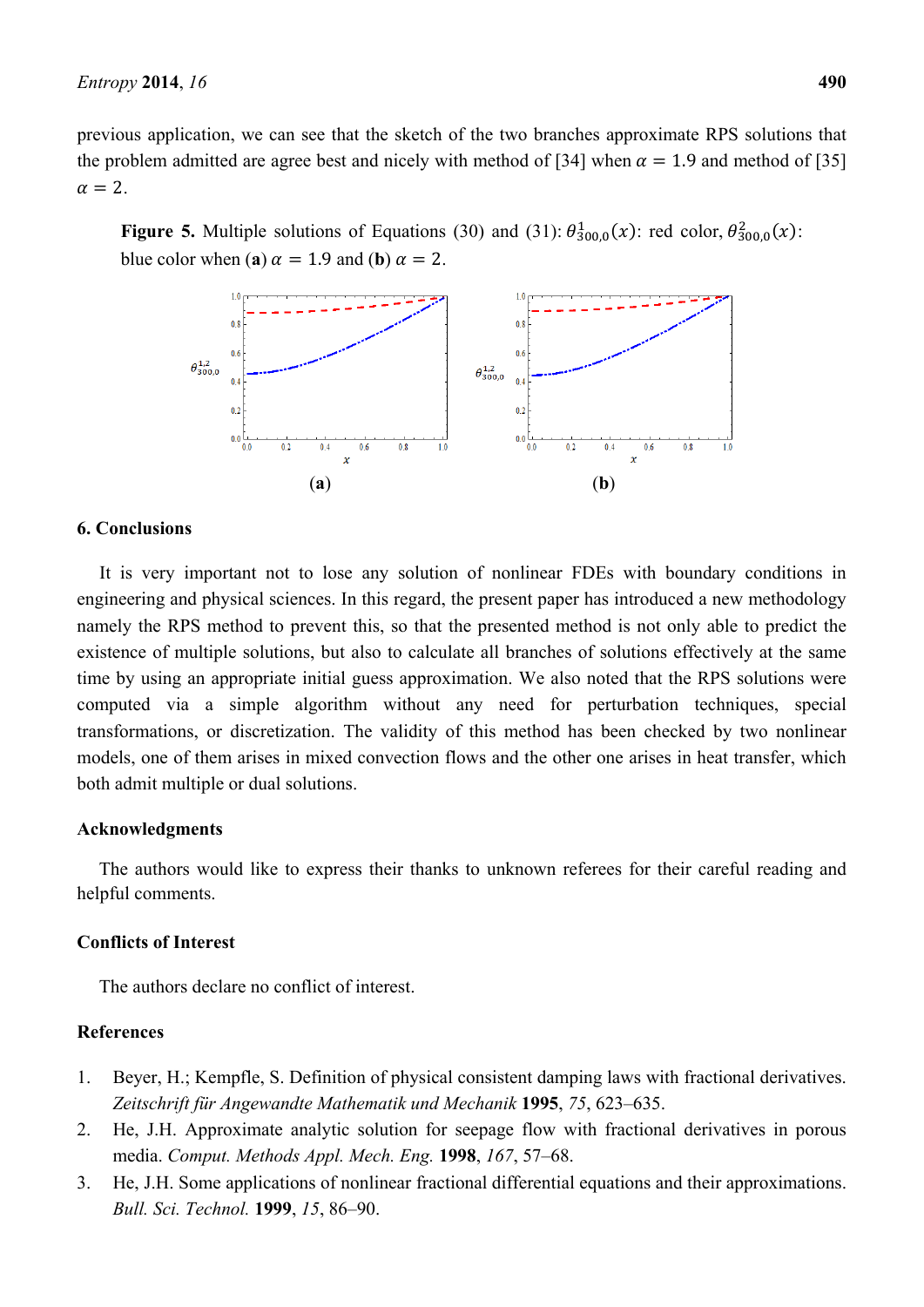- 4. Caputo, M. Linear models of dissipation whose Q is almost frequency independent: Part II. *Geophys. J. Int.* **1967**, *13*, 529–539.
- 5. Miller, K.S.; Ross, B. An Introduction to the Fractional Calculus and Fractional Differential Equations; Wiley: New York, NY, USA, 1993.
- 6. Mainardi, F. Fractional Calculus: Some Basic Problems in Continuum and Statistical Mechanics. In *Fractals and Fractional Calculus in Continuum Mechanics*; Carpinteri, A., Mainardi, F., Eds.; Springer: Wien, Austria, New York, NY, USA, 1997; pp. 291–348.
- 7. Podlubny, I. *Fractional Differential Equations*; Academic Press: New York, NY, USA, 1999.
- 8. Oldham, K.B.; Spanier, J. *The Fractional Calculus*; Academic Press: New York, NY, USA, 1974.
- 9. Luchko, Y.; Gorenflo, R. *The Initial-Value Problem for Some Fractional Differential Equations with Caputo Derivative*; Preprint Series A08–98; Fachbereich Mathematik und Informatic, Freie Universitat: Berlin, Germany, 1998.
- 10. Ubriaco, M.R. Entropies based on fractional calculus. *Phys. Lett. A* **2009**, *373*, 2516–2519.
- 11. Li, H.; Haldane, F.D.M. Entanglement spectrum as a generalization of entanglement entropy: Identification of topological order in non-abelian fractional quantum Hall effect states. *Phys. Rev. Lett.* **2008**, *101*, 010504.
- 12. Hoffmann, K.H.; Essex, C.; Schulzky, C. Fractional diffusion and entropy production. *J. Non-Equilib. Thermodyn.* **1998**, *23*, 166–175.
- 13. Machado, J.A.T. Entropy analysis of integer and fractional dynamical systems. *Nonlinear Dyn.*  **2010**, *62*, 371–378.
- 14. Essex, C.; Schulzky, C.; Franz, A.; Hoffmann, K.H. Tsallis and Rényi entropies in fractional diffusion and entropy production. *Physica A* **2000**, *284*, 299–308.
- 15. Cifani, S.; Jakobsen, E.R. Entropy solution theory for fractional degenerate convection-diffusion equations. *Annales de l'Institut Henri Poincare (C) Non Linear Analysis* **2011**, *28*, 413–441.
- 16. Prehl, J.; Essex, C.; Hoffmann, K.H. Tsallis relative entropy and anomalous diffusion. *Entropy*  **2012**, *14*, 701–706.
- 17. Prehl, J.; Boldt, F.; Essex, C.; Hoffmann, K.H. Time evolution of relative entropies for anomalous diffusion. *Entropy* **2013**, *15*, 2989–3006.
- 18. Prehl, J.; Essex, C.; Hoffmann, K.H. The superdiffusion entropy production paradox in the space-fractional case for extended entropies. *Physica A* **2010**, *389*, 215–224.
- 19. Magin, R.L.; Ingo, C.; Colon-Perez, L.; Triplett, W.; Mareci, T.H. Characterization of anomalous diffusion in porous biological tissues using fractional order derivatives and entropy. *Micropor. Mesopor. Mater.* **2013**, *178*, 39–43.
- 20. Doha, E.H.; Bhrawy, A.H.; Ezz-Eldien, S.S. A Chebyshev spectral method based on operational matrix for initial and boundary value problems of fractional order. *Comput. Math. Appl.* **2011**, *62*, 2364–2373.
- 21. Al-Mdallal, Q.M.; Syam, M.I.; Anwar, M.N. A collocation-shooting method for solving fractional boundary value problems. *Commun. Nonlinear Sci. Numer. Simul.* **2010**, *15*, 3814–3822.
- 22. Al-Refai, M.; Hajji, M.A. Monotone iterative sequences for nonlinear boundary value problems of fractional order. *Nonlinear Anal.* **2011**, *74*, 3531–3539.
- 23. Pedas, A.; Tamme, E. Piecewise polynomial collocation for linear boundary value problems of fractional differential equations. *J. Comput. Appl. Math.* **2012**, *236*, 3349–3359.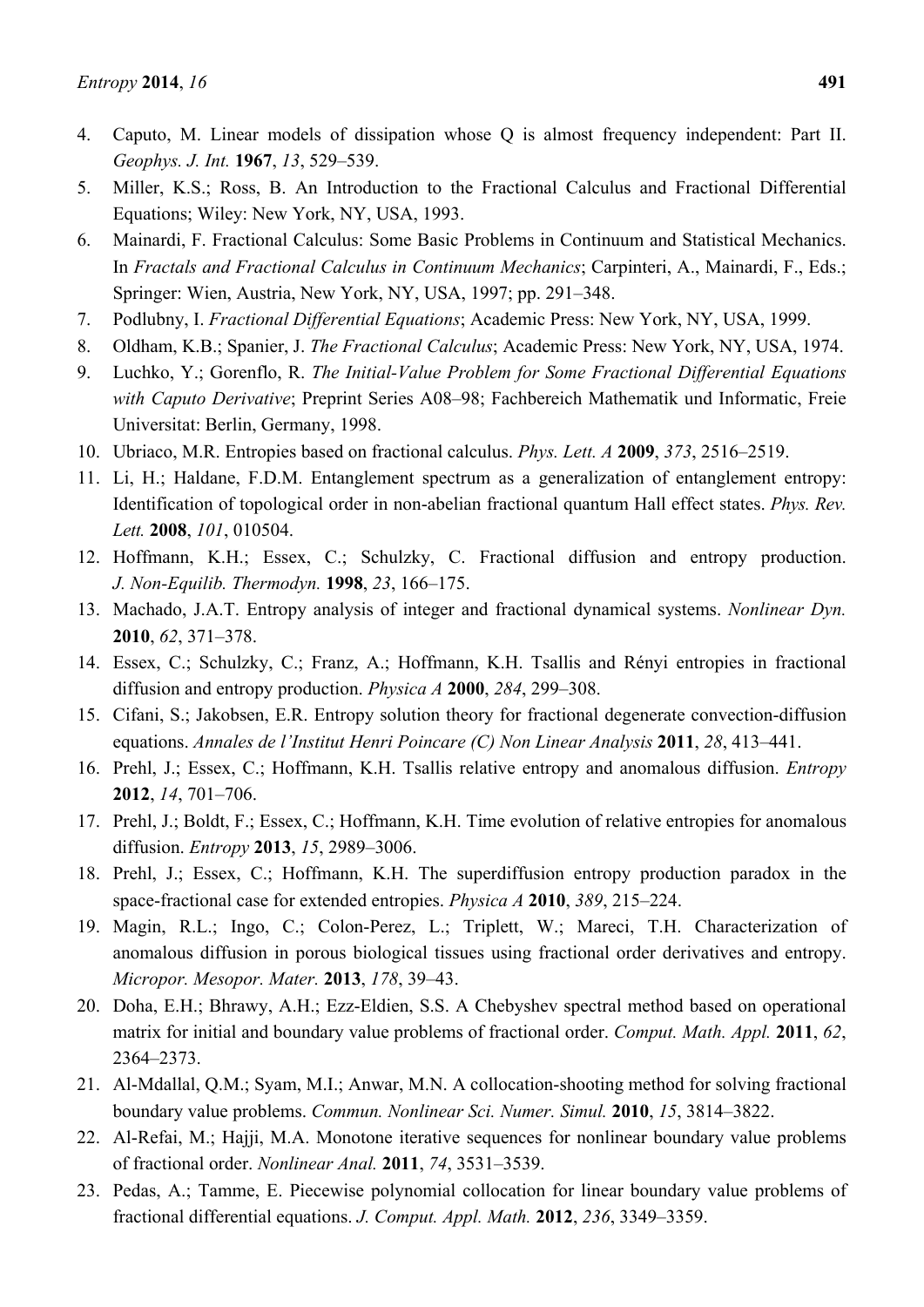- 24. Ahmad, B.; Nieto, J.J. Existence of solutions for nonlocal boundary value problems of higherorder nonlinear fractional differential equations. *Abstr. Appl. Anal.* **2009**, *2009*, 494720.
- 25. Shuqin, Z. Existence of solution for boundary value problem of fractional order. *Acta Math. Sci* **2006**, *26B*, 220–228.
- 26. Bai, Z. On positive solutions of a nonlocal fractional boundary value problem. *Nonlinear Anal. Theory Methods Appl.* **2010**, *72*, 916–924.
- 27. El-Ajou, A.; Abu Arqub, O.; Momani, S. Solving fractional two-point boundary value problems using continuous analytic method. *Ain Shams Eng. J.* **2013**, *4*, 539–547.
- 28. Abu Arqub, O. Series solution of fuzzy differential equations under strongly generalized differentiability. *J. Adv. Res. Appl. Math.* **2013**, *5*, 31–52.
- 29. Abu Arqub, O.; El-Ajou, A.; Bataineh, A.; Hashim, I. A representation of the exact solution of generalized Lane-Emden equations using a new analytical method. *Abstr. Appl. Anal.* **2013**, *2013*, 378593.
- 30. Abu Arqub, O.; Abo-Hammour, Z.; Al-badarneh, R.; Momani, S. A reliable analytical method for solving higher-order initial value problems. *Discret. Dyn. Nat. Soc.* **2013**, *2013*, 673829.
- 31. Liao, S.J. An analytic approach to solve multiple solutions of a strongly nonlinear problem. *Appl. Math. Comput.* **2005**, *69*, 854–865.
- 32. Xu, H.; Liao, S.J. Dual solutions of boundary layer flow over an upstream moving plate. *Commun. Nonlinear Sci. Numer. Simul.* **2008**, *13*, 350–358.
- 33. Xu, H.; Lin, Z.L.; Liao, S.J.; Wu, J.Z.; Majdalani, J. Homotopy based solutions of the Navier-Stokes equations for a porous channel with orthogonally moving walls. *Phys. Fluids* **2010**, *22*, doi:10.1063/1.3392770.
- 34. Alomari, A.K.; Awawdeh, F.; Tahat, N.; Bani Ahmad, F.; Shatanawi, W. Multiple solutions for fractional differential equations: Analytic approach. *Appl. Math. Comput.* **2013**, *219*, 8893–8903.
- 35. Abbasbandy, S.; Shivanian, E. Predictor homotopy analysis method and its application to some nonlinear problems. *Commun. Nonlinear Sci. Numer. Simul.* **2011**, *16*, 2456–2468.
- 36. Abu Arqub, O.; Al-Smadi, M.; Momani, S. Application of reproducing kernel method for solving nonlinear Fredholm-Volterra integrodifferential equations. *Abstr. Appl. Anal.* **2012**, *2012*, 839836.
- 37. Abu Arqub, O.; Al-Smadi, M.; Shawagfeh, N. Solving Fredholm integro-differential equations using reproducing kernel Hilbert space method. *Appl. Math. Comput.* **2013**, *219*, 8938–8948.
- 38. Al-Smadi, M.; Abu Arqub, O.; Momani, S. A computational method for two-point boundary value problems of fourth-order mixed integrodifferential equations. *Math. Probl. Eng.* **2013**, *2013*, 832074.
- 39. Shawagfeh, N.; Abu Arqub, O.; Momani, S. Analytical solution of nonlinear second-order periodic boundary value problem using reproducing kernel method. *J. Comput. Anal. Appl.* **2014**, *16*, 750–762.
- 40. Abu Arqub, O.; El-Ajou, A.; Momani, S.; Shawagfeh, N. Analytical solutions of fuzzy initial value problems by HAM. *Appl. Math. Inf. Sci.* **2013**, *7*, 1903–1919.
- 41. El-Ajou, A.; Abu Arqub, O.; Momani, S. Homotopy analysis method for second-order boundary value problems of integrodifferential equations. *Discret. Dyn. Nat. Soc.* **2012**, *2012*, 365792.